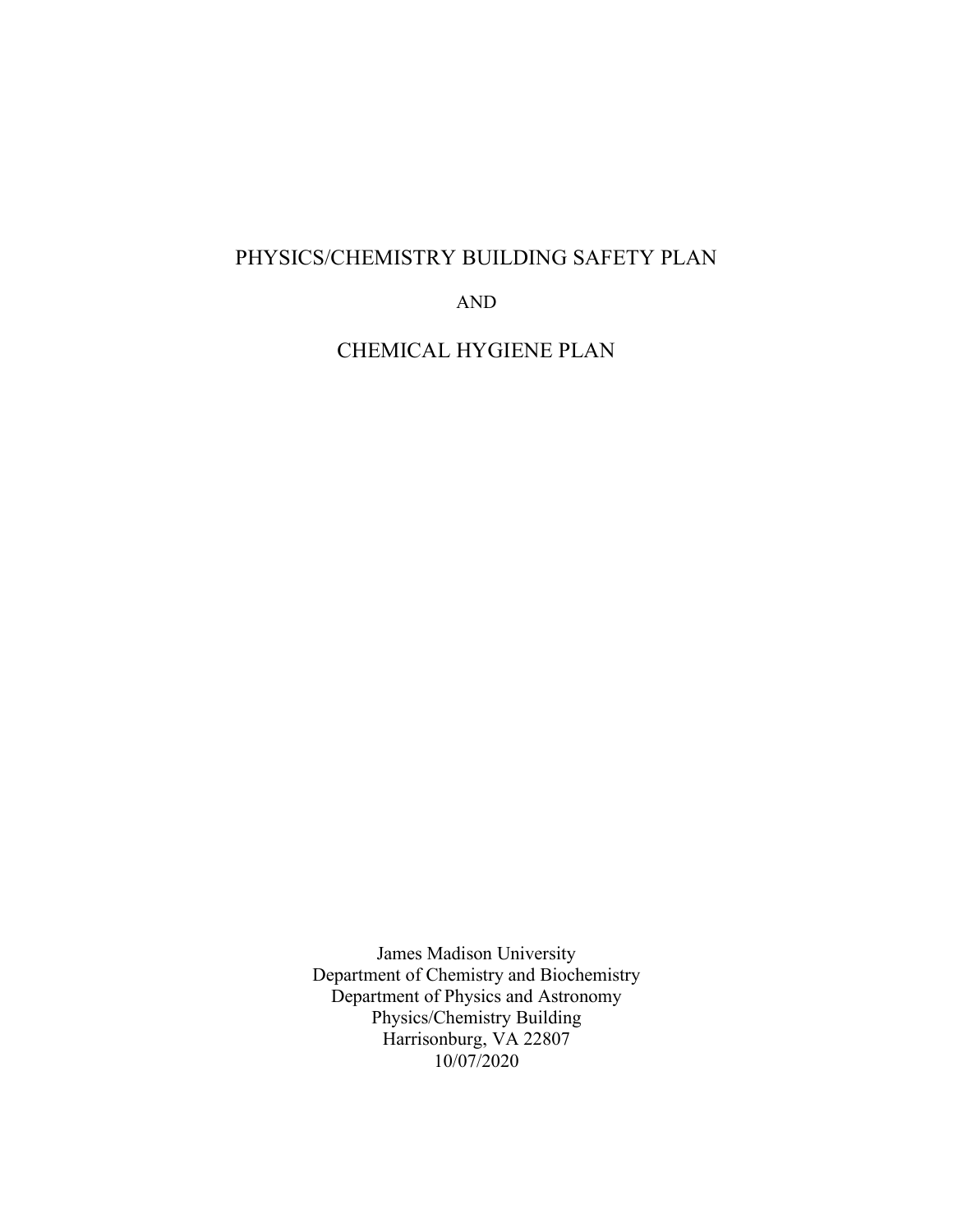# TABLE OF CONTENTS

| PRUDENT LABORATORY PRACTICES AND STANDARD OPERATING PROCECURES 2                                                                                                                                                                                                            |  |
|-----------------------------------------------------------------------------------------------------------------------------------------------------------------------------------------------------------------------------------------------------------------------------|--|
|                                                                                                                                                                                                                                                                             |  |
|                                                                                                                                                                                                                                                                             |  |
|                                                                                                                                                                                                                                                                             |  |
|                                                                                                                                                                                                                                                                             |  |
|                                                                                                                                                                                                                                                                             |  |
|                                                                                                                                                                                                                                                                             |  |
|                                                                                                                                                                                                                                                                             |  |
|                                                                                                                                                                                                                                                                             |  |
|                                                                                                                                                                                                                                                                             |  |
|                                                                                                                                                                                                                                                                             |  |
|                                                                                                                                                                                                                                                                             |  |
|                                                                                                                                                                                                                                                                             |  |
|                                                                                                                                                                                                                                                                             |  |
|                                                                                                                                                                                                                                                                             |  |
|                                                                                                                                                                                                                                                                             |  |
|                                                                                                                                                                                                                                                                             |  |
|                                                                                                                                                                                                                                                                             |  |
|                                                                                                                                                                                                                                                                             |  |
|                                                                                                                                                                                                                                                                             |  |
|                                                                                                                                                                                                                                                                             |  |
| <b>APPENDIX A- Definitions</b><br>APPENDIX B- Hazardous Waste Label<br>APPENDIX C- Laboratory Incident Report Form<br>APPENDIX D- Maintenance of Safety Equipment<br>APPENDIX E- Guidelines for Using Hydrofluoric Acid<br>APPENDIX F- Guidelines for Using t-Butyl lithium |  |

APPENDIX G- Laser Safety<br>APPENDIX H- Aspects of Chemical Safety Training<br>APPENDIX I - Links to OSHA Z Tables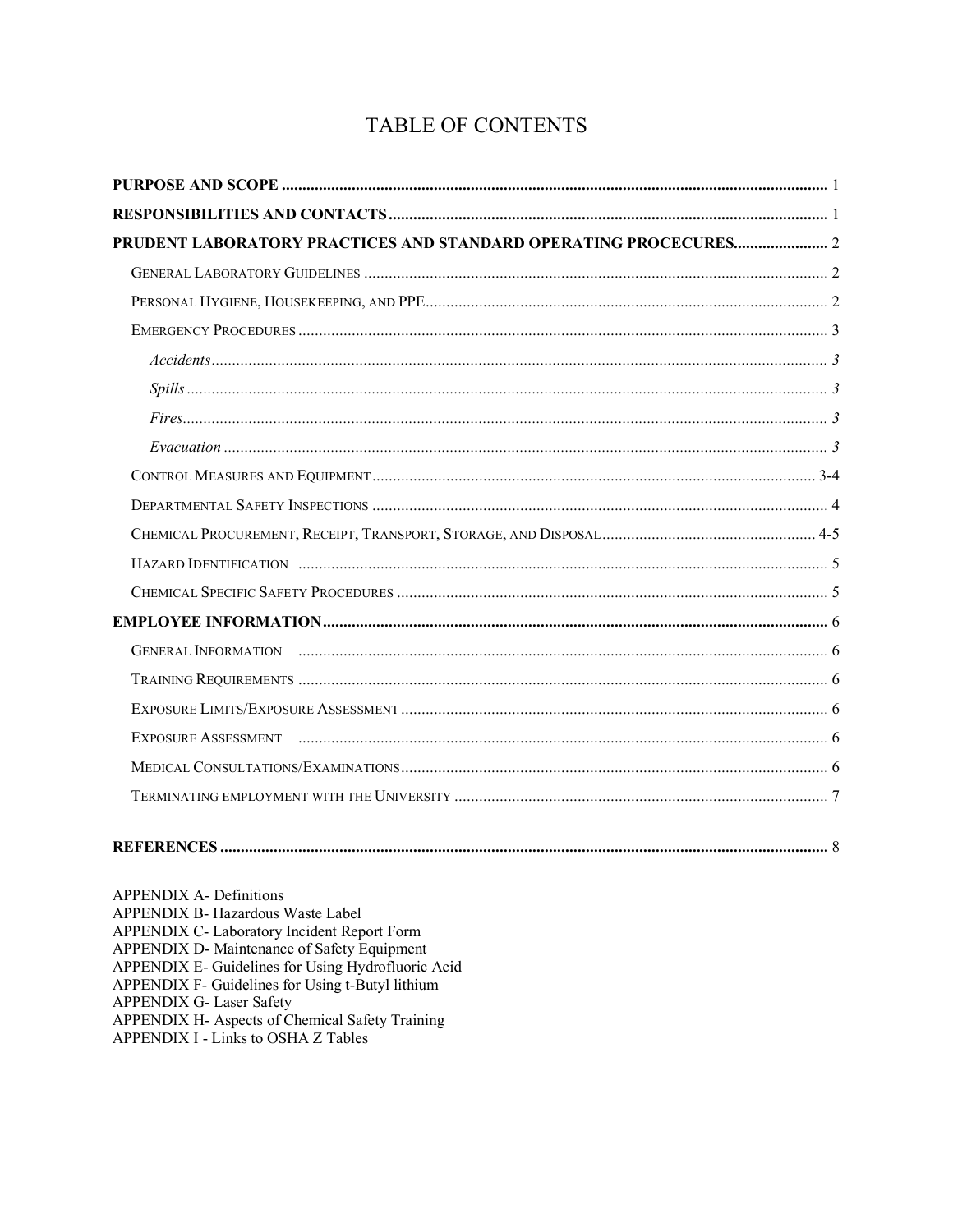## PURPOSE AND SCOPE

This Chemical Hygiene Plan (CHP) complies with OSHA regulations 29 CFR 1950.1450. This plan applies to laboratories where chemicals are used within the Physics/Chemistry building of James Madison University. A list of terms and definitions is included in Appendix A. Procedures regarding radiation safety, mechanical safety, electrical safety, laser safety, and fire safety and evacuation are included in the Physics/Chemistry building safety plan.

## RESPONSIBILITIES AND CONTACTS

This CHP is administered by the Chemistry and Biochemistry Department, the Chemical Hygiene Officer, and the Physics/Chemistry Safety Committee.

| Dr. Linette Watkins           | Dr. William C Hughes "Chris"  |  |  |
|-------------------------------|-------------------------------|--|--|
| Professor and Department Head | Professor and Department Head |  |  |
| Chemistry and Biochemistry    | Physics and Astronomy         |  |  |
| <b>MSC 4501</b>               | MSC 4502                      |  |  |
| Harrisonburg, VA 22807        | Harrisonburg, VA 22807        |  |  |
| 540-568-8804                  | 540-568-8069                  |  |  |
| watkinlm@jmu.edu              | hugheswc@jmu.edu              |  |  |

### Chemical Hygiene Officer (CHO)

The Chemical Hygiene Officer reports to the Chemistry Department Head and is responsible for the day to day activities described in this plan. The current Chemical Hygiene Officer is Dr. Catherine Adkins (adkinsqf@jmu.edu, 540-568-1655).

### Laser Safety Officer (LSO)

The Laser Safety Officer is responsible for administering the Laser Safety Training and the Laser Safety Quiz as described in Appendix G. The current Laser Safety Officer is Dr. Sasha Kokhan (kokhan@jmu.edu, 540-568-1656).

### Physics/Chemistry Safety Committee

The Physics/Chemistry Safety Committee is appointed by the Chemistry Department Head, in consultation with the Physics Department Head, and meets regularly to set policy regarding issues of chemical safety, laboratory safety, and shop safety within the Physics/Chemistry Building. The members of the 2017-2018 Physics/Chemistry Safety Committee are: Dr. Linette Watkins, Dr. Chris Hughe, Dr. Catherine Adkins, Dr. Scott Lewis, Mr. Brian Kane, and Mr. Jacob Brown.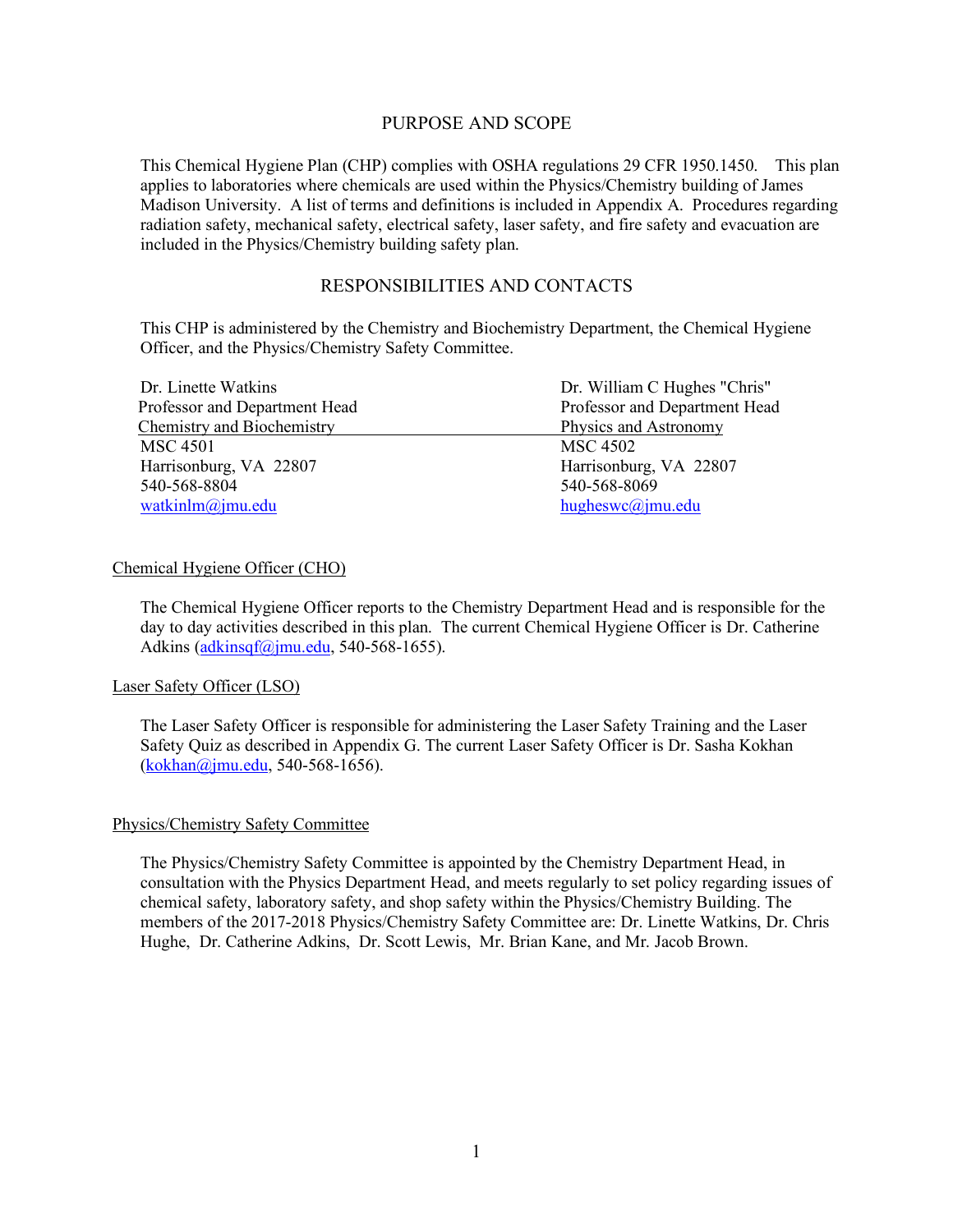# PRUDENT LABORATORY PRACTICES AND STANDARD OPERATING PROCEDURES

General Laboratory Guidelines

- All laboratory work must be performed to provide minimal chemical exposure.
- Use only chemicals for which the laboratory in which you are working is adequately equipped to handle, i.e. adequate hood ventilation system.
- Never directly heat flammable chemicals with an open flame or hot plate. Instead, use a heating mantle, steam, or hot water bath.
- Never store flammables near an ignition source.
- All flammable solvents should be used in a chemical fume hood or well-ventilated area.
- When transferring flammables from one container to another, ground both containers if the potential for sparking exists.
- All flammable liquids should be stored in appropriately designed safety cabinets or safety cans.
- Avoid distracting or startling other laboratory workers. Never run or engage in horseplay in the laboratory.
- Laboratory workers are not allowed to work in the lab alone without the explicit permission of their supervisors. Arrangements should be between the supervisor and students to ensure the safety of the students in the lab during times without direct supervision. Other faculty or students should be aware of the arrival and departure of the student in the laboratory.
- Always be alert to conditions that are unsafe in the laboratory. Correct such conditions immediately, if possible, or report them to the lab supervisor.
- Familiarize yourself with the locations and content of MSDSs as well as other safety resources, and use them.

Personal Hygiene, Housekeeping, and Personal Protective Equipment (PPE)

- Do not eat, drink, smoke, chew gum, or apply cosmetics in the laboratory.
- Never put your nose directly over an open chemical container.
- Avoid skin contact with chemicals. Immediately flush any exposed area with water.
- Do not pipette by mouth.
- Never store food or drinks in laboratory refrigerators.
- Confine long hair and avoid loose clothing in the laboratory.
- Always wear closed shoes in the laboratory. Shoes with open toes or heels are not permitted. Sneakers with porous uppers are not recommended.
- ANSI-approved safety glasses, goggles, or other approved eyewear are to be worn at all times in the laboratory.

Lab coat or apron are strongly recommended when working in laboratories.

- Always wear gloves that are appropriate for the chemical and task. Wash reusable gloves before removing them. Gloves are not to be worn out of the laboratory.
- Maintain a clean and clutter-free work area; clean up each day prior to leaving the laboratory.
- All chemicals (including synthesized chemicals and chemicals that have been transferred from their original container) must be properly labeled with the following information: chemical name and concentration; responsible party's name, and the date.
- Place all chemical waste into an appropriate container and attach a completed waste disposal label (Appendix B). All waste should be taken to the CHO for disposal (or CHO should be notified). Additional waste labels may be obtained from the CHO.
- Promptly clean up all spills; properly dispose of the spilled chemical and clean-up materials.
- Report all accidents or injuries to the research advisor or laboratory instructor, and the CHO.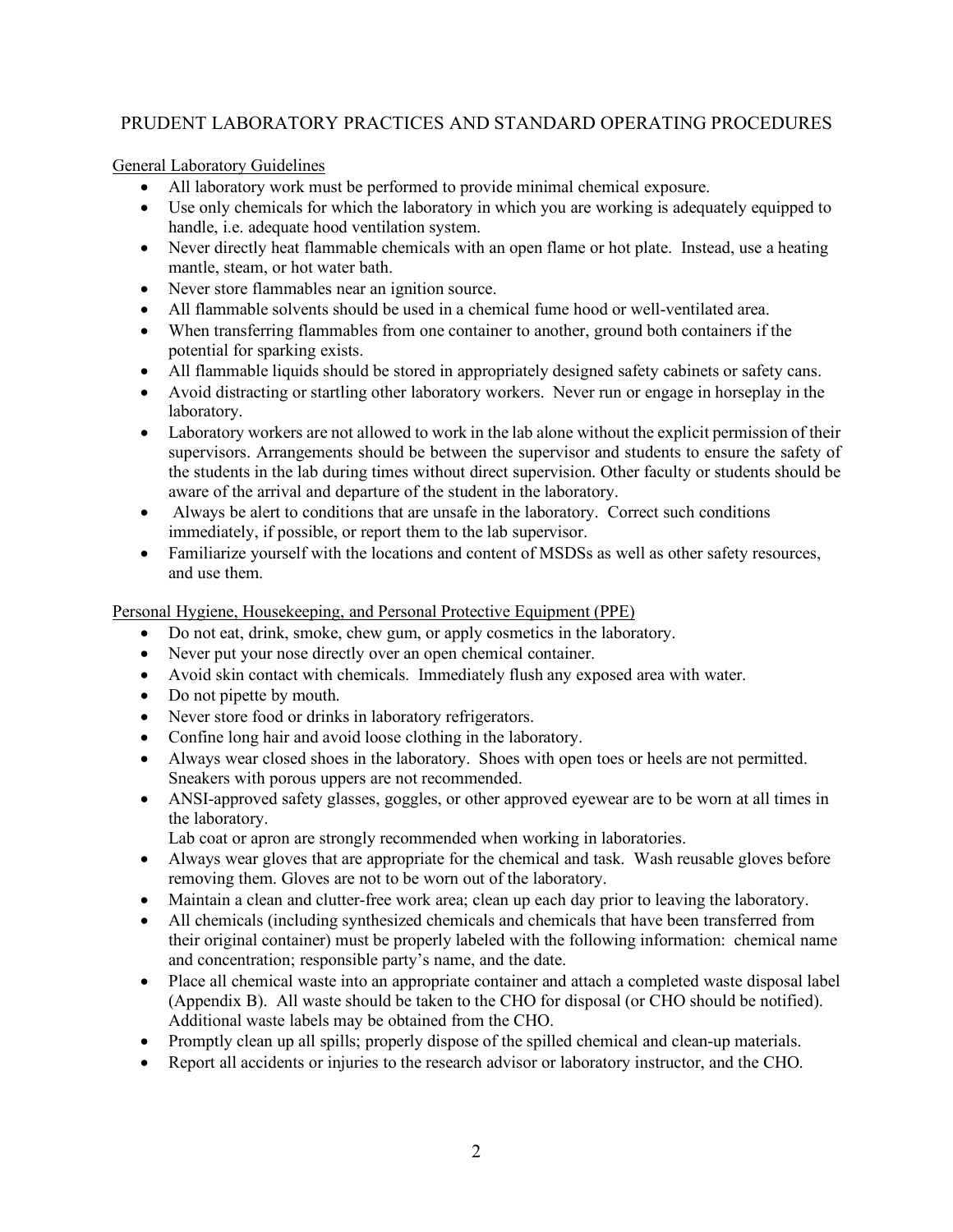## Emergency Procedures

Accidents:

- Eye Contact: Promptly flush eyes with large amounts of water for 15 minutes and seek medical attention. Know the location of the nearest eye wash at all times.
- Skin Contact: Promptly remove any contaminated clothing and flush affected area with water for 15 minutes. For major incidences of skin contact, utilize the nearest safety shower. Seek medical attention as needed.
- Ingestion: Do not allow the victim to eat or drink anything. Do not induce vomiting. Seek medical attention promptly.

Accidents occurring in teaching and research laboratories of the Physics and Chemistry Building must be reported to the research advisor or laboratory instructor and the CHO. A laboratory incident report must be filled out and a copy maintained by the CHO in the Departmental safety records (Appendix C).

Spills:

• Promptly clean up all chemical spills while wearing proper PPE and properly dispose of clean-up materials.

(Consult Hazards in the Chemical Laboratory or Prudent Practices in the Laboratory: Handling and Disposal of Chemicals for more specific clean-up procedures in advance of using a chemical).

• For large chemical spills (especially those of highly toxic material or volatile compounds), immediately evacuate the area and call campus police at 86911.

Fires:

- Small fires may be extinguished with a fire extinguisher, but only if the individual has been properly trained, has a clear means of egress, and feels comfortable doing so. Otherwise, manually pull the fire alarm and evacuate the area. Exit the building and call campus police (86911).
- If your clothing catches on fire, move away from the ignition source, roll yourself on floor and extinguish the flame with a safety shower.

Evacuation:

• When the building fire alarm sounds, turn off all sources of heat, electricity, and gas, and stabilize any reaction in process. Evacuate the building immediately. Please consult the Physics/Chemistry Building Fire Safety and Emergency Evacuation Plan for additional information regarding evacuation procedures,

Control Measures and Equipment

Chemical experiments should be conducted in chemical fume hoods. This is especially important for reactions employing volatile, flammable, or halogenated solvents and any aqueous solution containing toxic substances. The fume hood sash can be in the raised position to set up the experiment, but should be lowered to operating position once the experiment has started, and only be raised to check on reaction progress. You should always wear protective eyewear and gloves when working in a fume hood. Chemical storage in the fume hood should be kept to a minimum. Canopy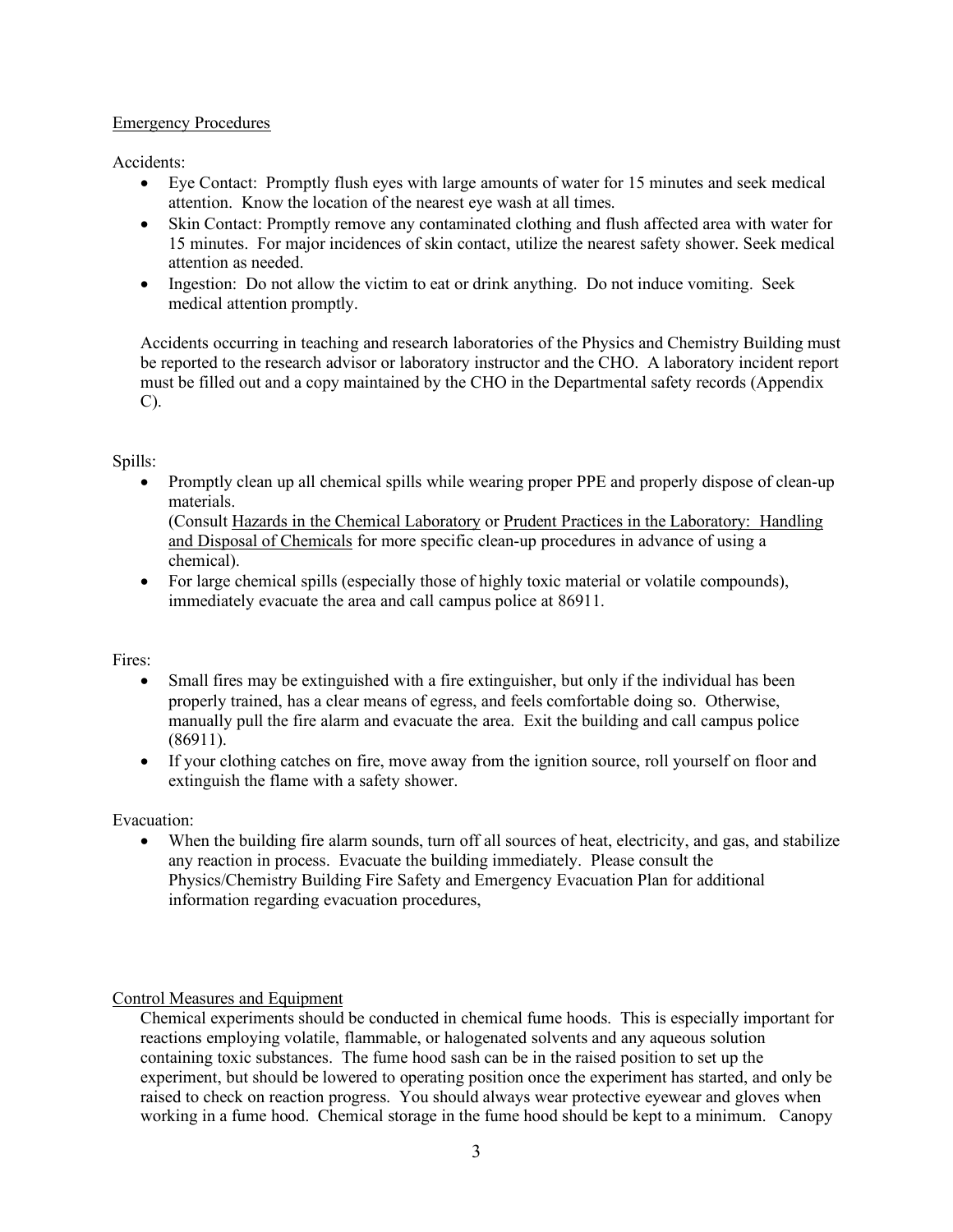hoods and/or snorkels are recommended for instruments that generate vapors or fumes in their operation. Exhaust hood performance specifications and testing schedule are given in Appendix D.

### Departmental Safety Inspections

The Chemical Hygiene Officer conducts periodic safety inspections of all laboratories in the Physics/Chemistry Building to ensure that the CHP is being followed and advises the Chemistry and Physics Department Heads of any potential problems that should be corrected. The JMU Office of Risk Management conducts quarterly inspections of all laboratories and shops in the Physics/Chemistry building.

### Chemical Procurement, Receipt, Transport, Storage, and Disposal

Procurement and Receipt: All chemicals used in the Physics/Chemistry Building will be ordered by the CHO or other specified individuals in the departments. Upon arrival in room 1362, the container will be visually inspected for damage or leakage. The container will then be dated, barcoded, and entered into the Vertere chemical inventory system. The individual requesting the chemical will be notified that it has arrived from the vendor and is available for pickup. Chemicals purchased by members of the Department of Physics and Astronomy are to be delivered to PCB room 1362 (chemical storeroom receiving) where they will be entered into the chemical inventory system and the purchaser will be notified that it has arrived and is available for pickup.

Transport: Laboratory carts should be used to transport chemicals between rooms when moving more than a kilogram of material and secondary containers should be used when transporting strong mineral acids, bases, and solvents. The elevator is to be used when transporting chemicals between floors. Stairs are not allowed to transport chemicals between floors

Storage: All chemicals should be stored according to their hazards and associated storage requirements. A walk-in cold storage room is located in Room 1224. Ultra-cold freezers and refrigerators are located throughout the Department in various research laboratories and prep rooms. Chemicals should be stored based on compatibility. Acids, bases, and organics must be segregated from one another. The quantities of chemicals stored in laboratories should be kept to a minimum. Bench top and hood storage of chemicals should be avoided. Take care to ensure that chemicals are not exposed to direct heat or sunlight.

Disposal: As a general rule, never purchase larger quantities of a chemical than you plan to use within a six-month period. Do not stockpile chemicals, and dispose of chemicals for which you have no planned use. Ethers, and substances that form explosive peroxides when open to the air, should be disposed of one year after receipt or prior to their stamped expiry if they have been compromised.

Chemical waste generated within the Physics/Chemistry building is collected and stored in the hazardous waste accumulation area in room 0332. The chemical waste is then removed from campus by a commercial waste broker. Chemical waste should be moved to room 0332 as soon as the waste container is full or the experiment is complete.

Consumed or disposed chemicals will be removed from inventory by attaching the barcode label onto the designated sheet found in each lab area. In addition to attaching the physical label to the sheet the barcode number will be written in the space provided along with the date of disposal. Once per week the barcodes on the designated sheets will be scanned and processed by the inventory manager to be removed from the inventory system.

Solid waste should be stored in glass containers that can be sealed with caps or lids. Aqueous solutions should be stored in glass or polyethylene containers. There should be separate containers for acidic and basic solutions, and for aqueous solutions of metals and organic substances. Prior to being moved to the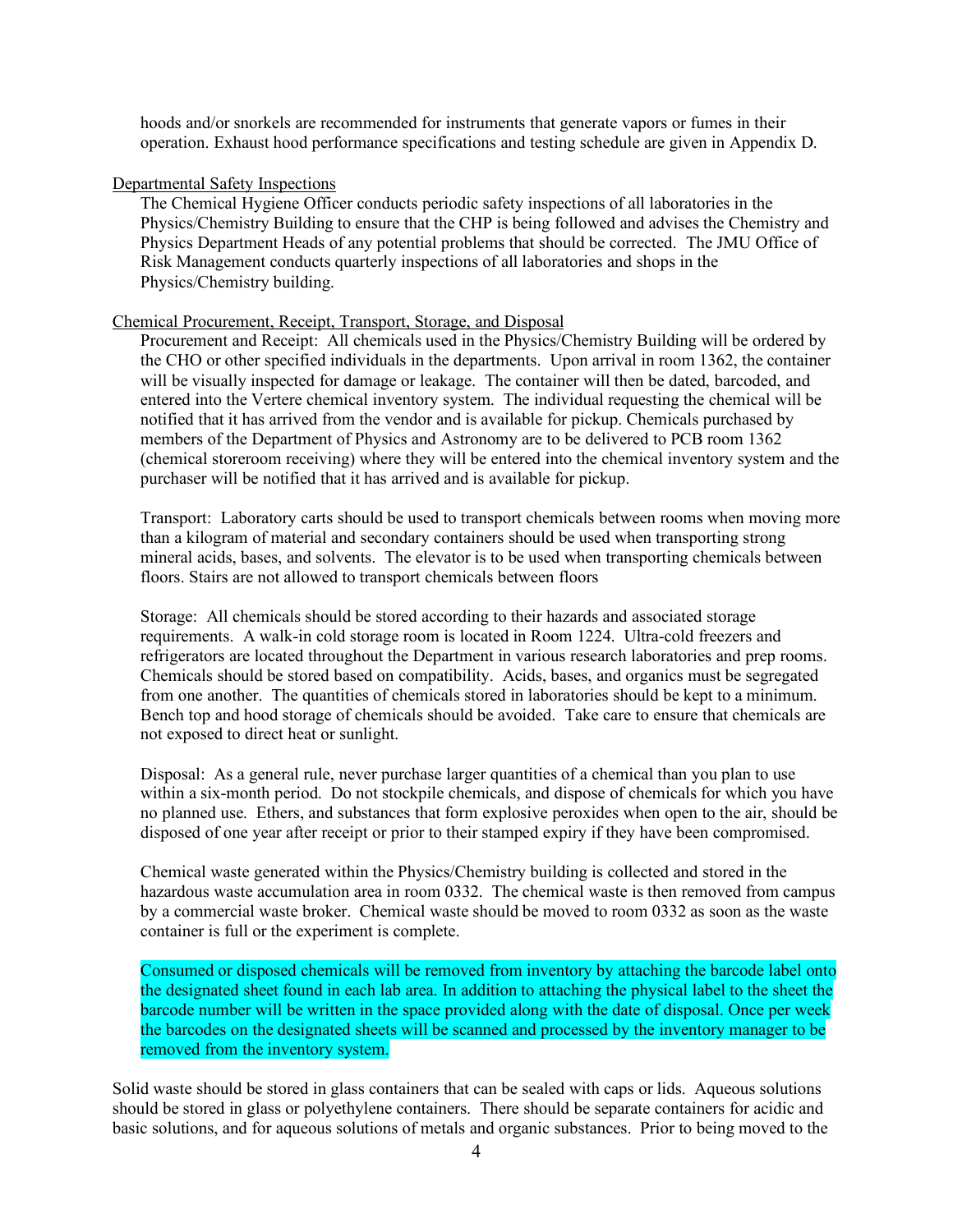collection area, a waste label (see Appendix B) must be completed and attached to the container. The label must include the following information: full name or student's full name, faculty name, detailed container contents (do not use chemical formulas or abbreviations). The CHO and/or designee will inspect the container and add a label designating the container as "Hazardous Waste". This label will also include the date and a container  $\#$  (see Appendix B). The CHO and/or designee will maintain an inventory list of all hazardous waste and will place the properly labeled waste containers on the properly designated shelf in the hazardous waste accumulation area of room 0332. The hazardous waste accumulation area will be inspected weekly by the CHO and/or designee and all records of inspections will remain with the CHO.

Organic solvent waste should be stored in glass containers. Halogenated and non-halogenated liquid waste will be collected in UN/NA steel drums. The drums will be labeled as such and stored in a ventilated flammable storage cabinet in the chemical storage room (room 0332). Drums will be properly grounded within the cabinet. Faculty and staff only will be allowed to transfer waste into the bulk collection drums. Properly trained students may assist in the transfer of waste only in the presence of a faculty or staff member. A logbook will be present in the storage cabinet for the drum. At the time of a waste addition, the following information will be recorded: description/composition of waste, date, and the name of the person conducting the transfer.

### Donated Chemical Policy

Donated chemicals to the Departments of Chemistry or Physics at James Madison University are prohibited. It is also prohibited to donate excess chemicals from James Madison University to outside entities such as local public/private schools.

#### Donated Chemical

A donated chemical shall be defined as a chemical from an outside source not paid for from departmental funds or a JMU administered grant that has no immediate or intended use on the JMU campus. It is not the intent of this policy to interfere with research activities. Either samples collected from outside the University or sent to a PI from another academic institution/government agency/business for research purposes shall not be considered a donated chemical.

#### Removing Chemicals from Campus

Faculty members of the Department of Chemistry and Biochemistry who engage with the public and our community often take chemicals off campus. As long as the chemicals are not being taken off campus for personal gain or nefarious activities, this practice shall not be hindered except by consultation with the AUH. Examples of appropriate off campus use of chemicals include (but are not limited to) educational demonstration shows at other institutions or public venues. In addition, chemicals used off campus for training exercises with local, state or federal agencies will be considered engaging with the community. It is the expectation of the AUH that all chemicals used off campus will be returned to the JMU Chemistry Department and or disposed of properly by the faculty member supervising the event.

### Hazard Identification

Each lab space or suite of lab spaces will have signage at the entrance(s) indicating hazards and contact information. PI's and lab safety personnel will update signage as needed and will review the information for accuracy annually The Safety Data Sheets (SDS) can be accessed at https://jmu.kha.com/. SDS Mobile App by KHA can be downloaded to mobile devices from the App Store or Google Play. Username: imusds2019 Password: imusds2019 Once logged in, click on settings, select James Madison University and save.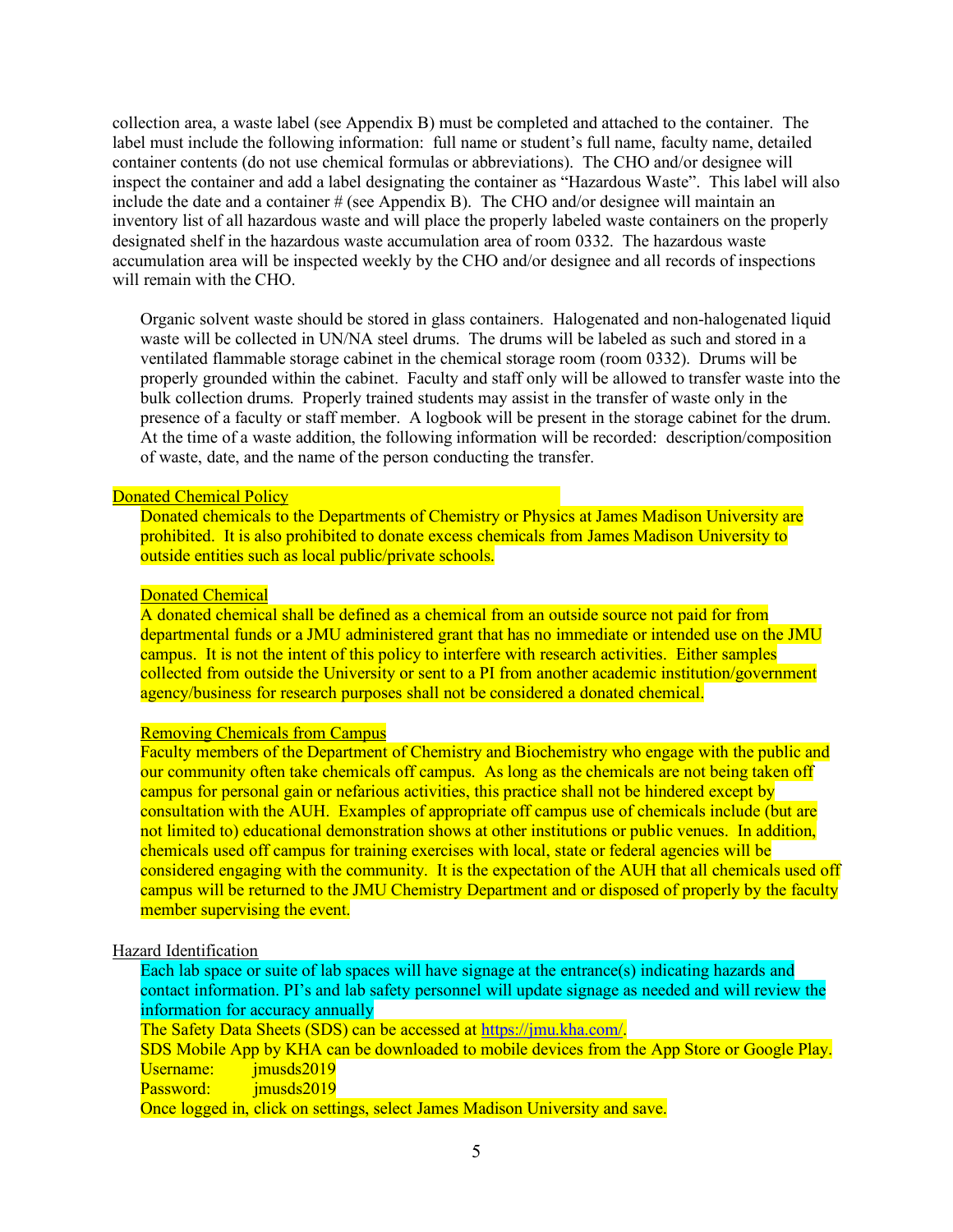### Chemical Specific Safety Procedures

Hydrofluoric Acid: Hydrofluoric acid is used in 0.5L quantities to clean surfaces prior to many experiments in the materials science program. The guidelines for using hydrofluoric acid are given in Appendix E.

All Organo-Lithium compounds such as tert-Butyl lithium, are extremely air and moisture sensitive reagents and are utilized in the Chemistry Department on an infrequent basis. The guidelines for using Organo-Lithium counponds are given in Appendix F

### EMPLOYEE INFORMATION

### General Information

James Madison University Department of Chemistry provides safety training for all Departmental employees to ensure safe handling of, and minimum exposure to, hazardous chemicals. The training methods employed by faculty and staff of the Chemistry Department include, but are not limited to course instruction (Chem 325: Chemical Hazards and Laboratory Safety), commercially produced films and literature, online training modules, and appropriate safety books. Additional aspects of Chemical Safety Training are detailed in Appendix H.

### Training Requirements

All employees who use chemicals as part of their assigned duties in the Chemistry and Biochemistry Department and the Physics and Astronomy Department are expected to complete an annual chemical safety refresher, which will be available through the chemistry department website. Chemistry Department student employees receive safety training from the Chemical Hygiene Office. Student researchers will receive safety training from their respective faculty advisor. Information and training will be provided at the time of an employee's assignment to a work area where hazardous chemicals are present and prior to assignments involving new exposure situations. All student assistants who are employed for more than one academic year will be required to participate in refresher training annually.

### Exposure Limits/Exposure Assessment

This chemical hygiene plan has been prepared to ensure that the exposure to hazardous chemicals in the workplace is minimal and does not exceed permissible exposure limits (PELs), specified in 29 CFR part 1910, Z tables (Appendix I). All employees have the right to medical consultations and/or examinations if there is reasonable suspicion that an over exposure occurred. All exposures potentially exceeding the PEL should be reported to CHO..

#### Exposure Assessment

The purpose of the exposure assessment is to determine the facts surrounding a potential over exposure, including the names of the employees and hazardous chemicals involved.

An exposure assessment includes: (1) Interview of the complainant and victim (if not the same person), (2) determining whether the victim's symptoms match those described in the SDS, and (3) evaluation of current control measures and safety procedures.

The employee will be notified of the results of any monitoring within 15 days. All records of exposure monitoring results will be retained by the employer and will be accessible to the employee. Following an exposure assessment, if no further action is deemed necessary by both the CHO and the complainant, the reason for this decision will be included in the documentation.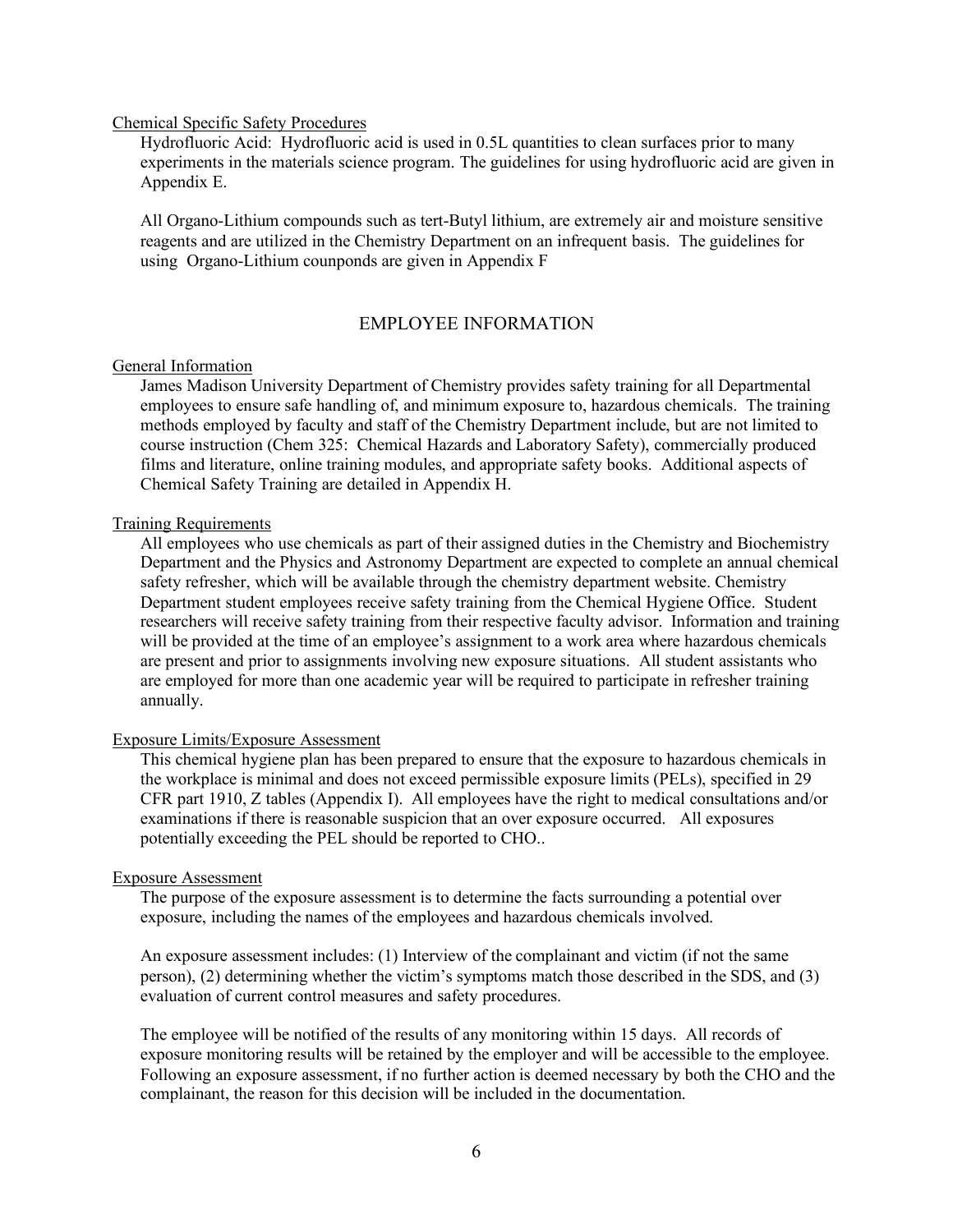### Medical Consultations/Examinations

Laboratory employees and students who work with hazardous chemicals will be given an opportunity to receive medical attention, including any follow-up examinations that examining physician determines to be necessary, based upon the following:

- Whenever an employee or student develops signs or symptoms associated with a hazardous chemical to which he/she may have been exposed in the laboratory, or
- Whenever an event takes place in the work area such as a spill, leak, explosion, or other occurrence resulting in the likelihood of a hazardous exposure.

### Terminating Employment with the University

When a faculty member terminates employment with the university they have a responsibility to ensure that all chemical hazards have been eliminated from their laboratory.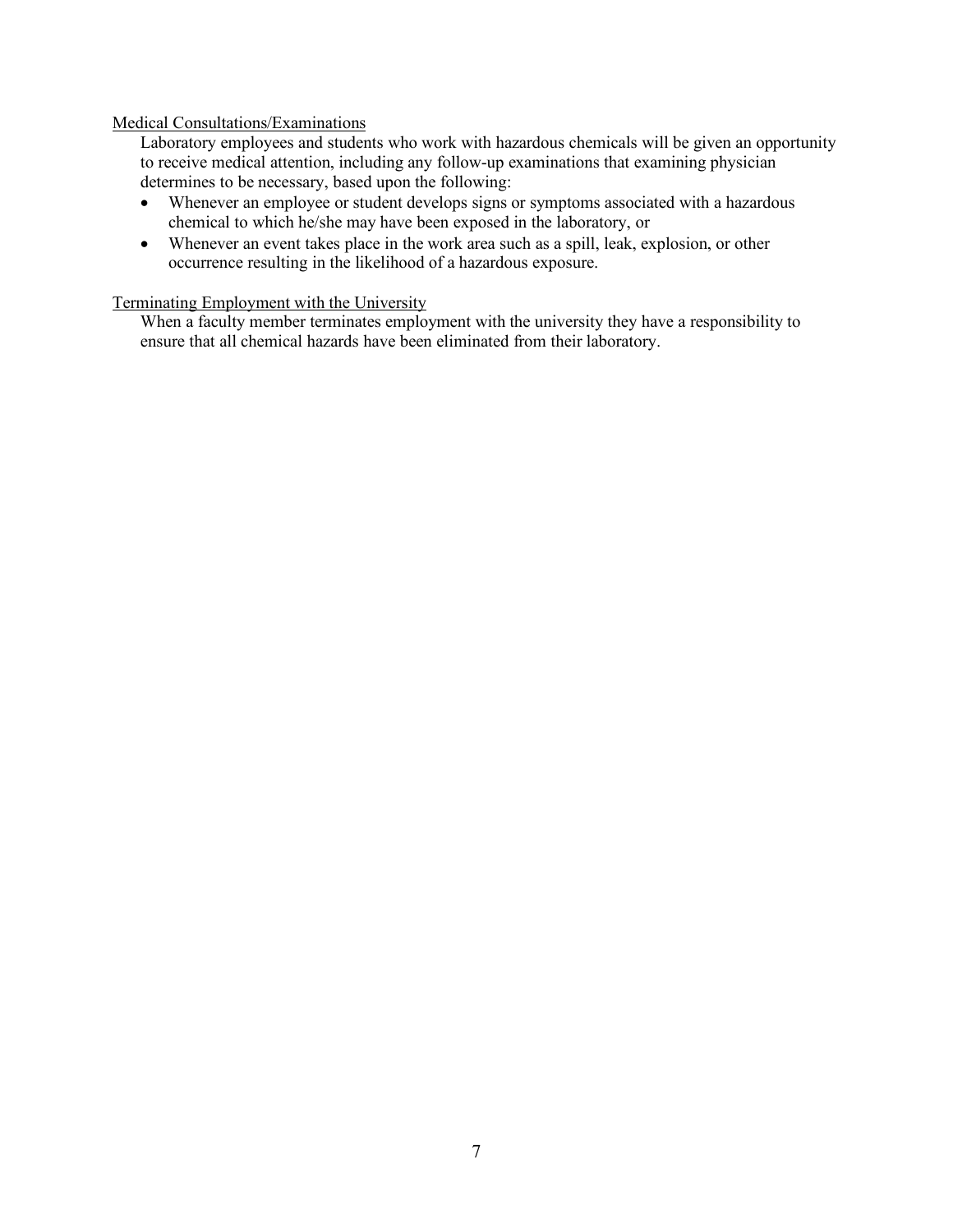#### REFERENCES

The resources listed below contain in-depth information concerning laboratory safety and chemical hygiene practices. These resources were used in the development of and are meant to supplement the CHP. All of the resources contained on this list may be viewed by contacting the CHO or are available in the JMU library.

- Alaimo, Robert J., ed. *Handbook of Chemical Health and Safety*. New York: Oxford University Press, 2001.
- American Chemical Society. *Less is Better: Laboratory Chemical Management for Waste Reduction*. Washington, D.C.: ACS, 1996.
- American Chemical Society. *Safety in Academic Chemistry Laboratories: Accident Prevention For College and University Students*. 7 Ed. Vol 1. Washington, D.C.: ACS, 2003.
- American Chemical Society. *Safety in Academic Chemistry Laboratories: Accident Prevention For Faculty and Administrators*. 7 Ed. Vol 2. Washington, D.C.: ACS, 2003
- American Chemical Society. Task Force on Lab Waste Management. *Laboratory Waste Management, A Guidebook*. Washington, D.C.: ACS, 1994.
- Furr, A. Keith. *CRC Handbook of Laboratory Safety*. 5 Ed. New York: CRC Press, 2000.
- Gorman, Christine E., ed. *Working Safely with Chemicals in the Laboratory*. Genium Publishing Corporation, 1993.
- Kingsley, Warren. *Living with the Laboratory Standard: A Guide for Chemical Hygiene Officers*. Washington, D.C.: ACS, 1998.
- *Laboratory Exhaust hood Safety*. Dir. Wynn O. Jones. 1992.
- Lefèvre, Marc J. *First Aid Manual for Chemical Accident*. Stroudsburg: Dowden, Hutchinson, and Ross, Inc., 1980.
- Lunn, George and Eric B. Sansone. *Destruction of Hazardous Chemicals in the Laboratory*. Wiley, 2012.

National Research Council. *Prudent Practices in the Laboratory: Handling and Disposal of Chemicals*. Washington, D.C.: National Academy Press, 2011. National Research Council, *Promoting a Culture of Safety in Academic Chemical Research*, Washington

U.S. Department of Labor. *Respiratory Protection*. OSHA, 2002.

D. C., 2014

- Young, Jay A., et.al. *Developing a Chemical Hygiene Plan*. Washington, D.C.: ACS, 1990.
- Young, Jay A. *Improving Safety in the Chemical Laboratory: A Practical Guide*. New York: Oxford University Press, 1991.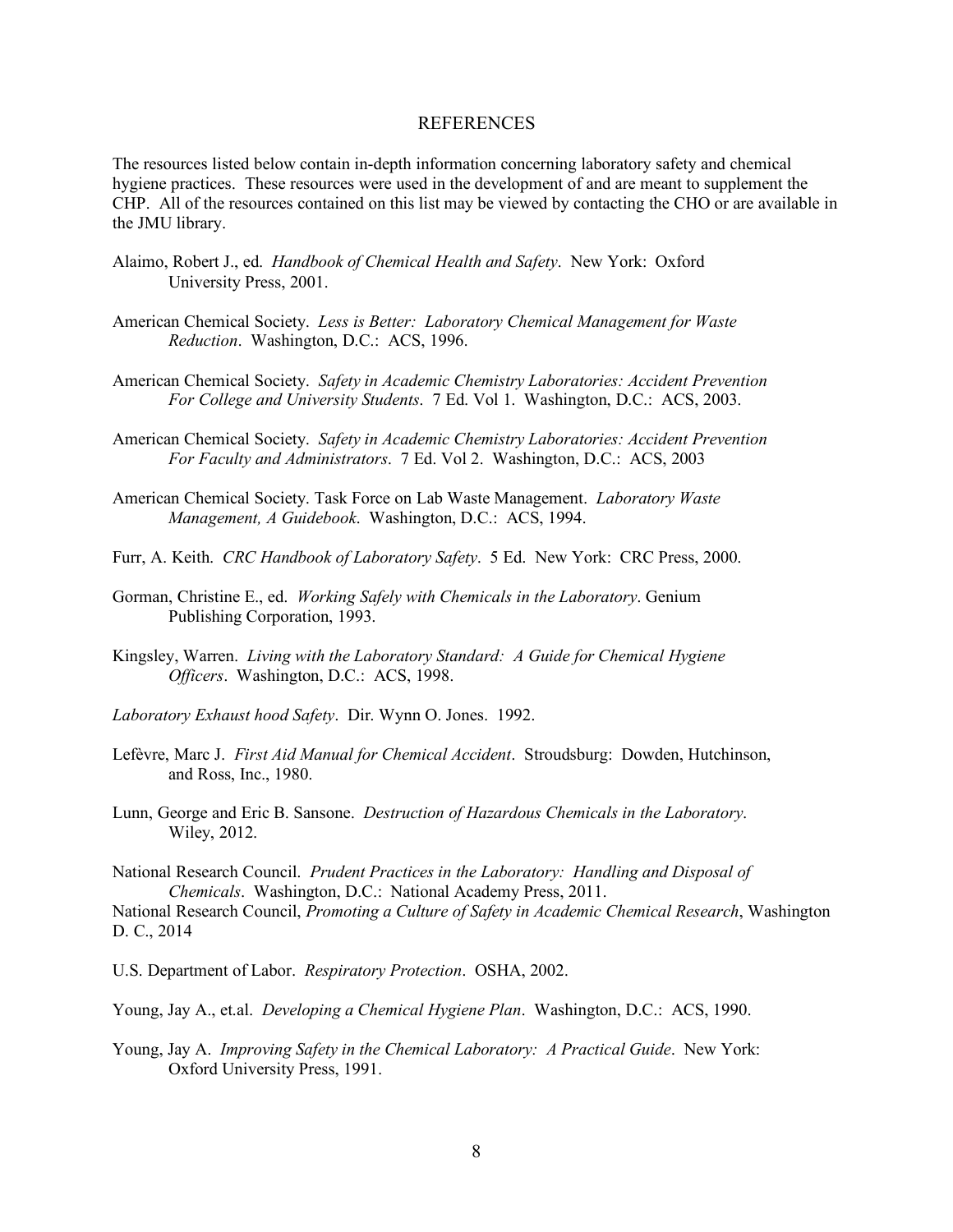## APPENDIX A

### **DEFINITIONS**

*Chemical Hygiene Officer*- an employee who is designated by the employer, and who is qualified by training or experience, to provide technical guidance in the development and implementation of the provisions of the Chemical Hygiene Plan.

*Chemical Hygiene Plan*- a written program developed and implemented by the employer which sets forth procedures, equipment, personal protective equipment, and work practices that are capable of protecting employees from the health hazards presented by hazardous chemicals used in that particular workplace.

*Contact Hazard -* (Allergens and Sensitizers)- A contact hazard chemical is an allergen or sensitizer that is so identified or described in the MSDS or on the label, is so identified or described in medical or industrial hygiene literature, or is known or found to be an allergen or sensitizer.

*Corrosive-* A corrosive chemical is one that fits the OSHA definition of corrosive in Appendix A of 29 CFR 1910.1200, fits the EPA definition of corrosive in 40 CFR 261.22 (meaning the chemical has a pH greater than 12 or less than 2.5), or is known or found to be corrosive to living tissue.

*Designated Area*- an area which may be used for work with "select carcinogens", reproductive toxins, or substances which have a high degree of acute toxicity. A designated area may be the entire laboratory, an area of a laboratory or a device such as a laboratory hood.

*Emergency*- an occurrence such as, but not limited to, equipment failure, rupture of containers, or failure of control equipment which results in an uncontrolled release of a hazardous chemical into the workplace and/or personal injury or illness.

*Explosive*- a chemical that causes a sudden, almost instantaneous release of pressure, gas, and heat when subjected to sudden shock, pressure, or high temperature.

*Flammable*- any liquid having a flashpoint below 100 °F (37.8 °C). Aerosols and certain solids can also be classified as flammable.

*Flashpoint*- the minimum temperature at which a liquid gives off a vapor in sufficient concentration to ignite.

*Hazardous Chemical*- a chemical for which there is statistically significant evidence based on at least one study conducted in accordance with established scientific principles that acute or chronic health effects may occur in exposed employees. The term "health hazard" includes chemicals which are carcinogens, toxic or highly toxic agents, reproductive toxins, irritants, corrosives, sensitizers, hepatotoxins, nephrotoxins, neurotoxins, agents which act on the hematopoietic systems, and agents which damage the lungs, skin, eyes, or mucous membranes.

*Laboratory*- a facility where the "laboratory use of hazardous chemicals" occurs. It is a workplace where relatively small quantities of hazardous chemicals are used on a non-production basis.

*Laboratory Scale*- work with substances in which the containers used for reactions, transfers, and other handling of substances are designed to be easily and safely manipulated by one person. "Laboratory scale" excludes those workplaces whose function is to produce commercial quantities of materials.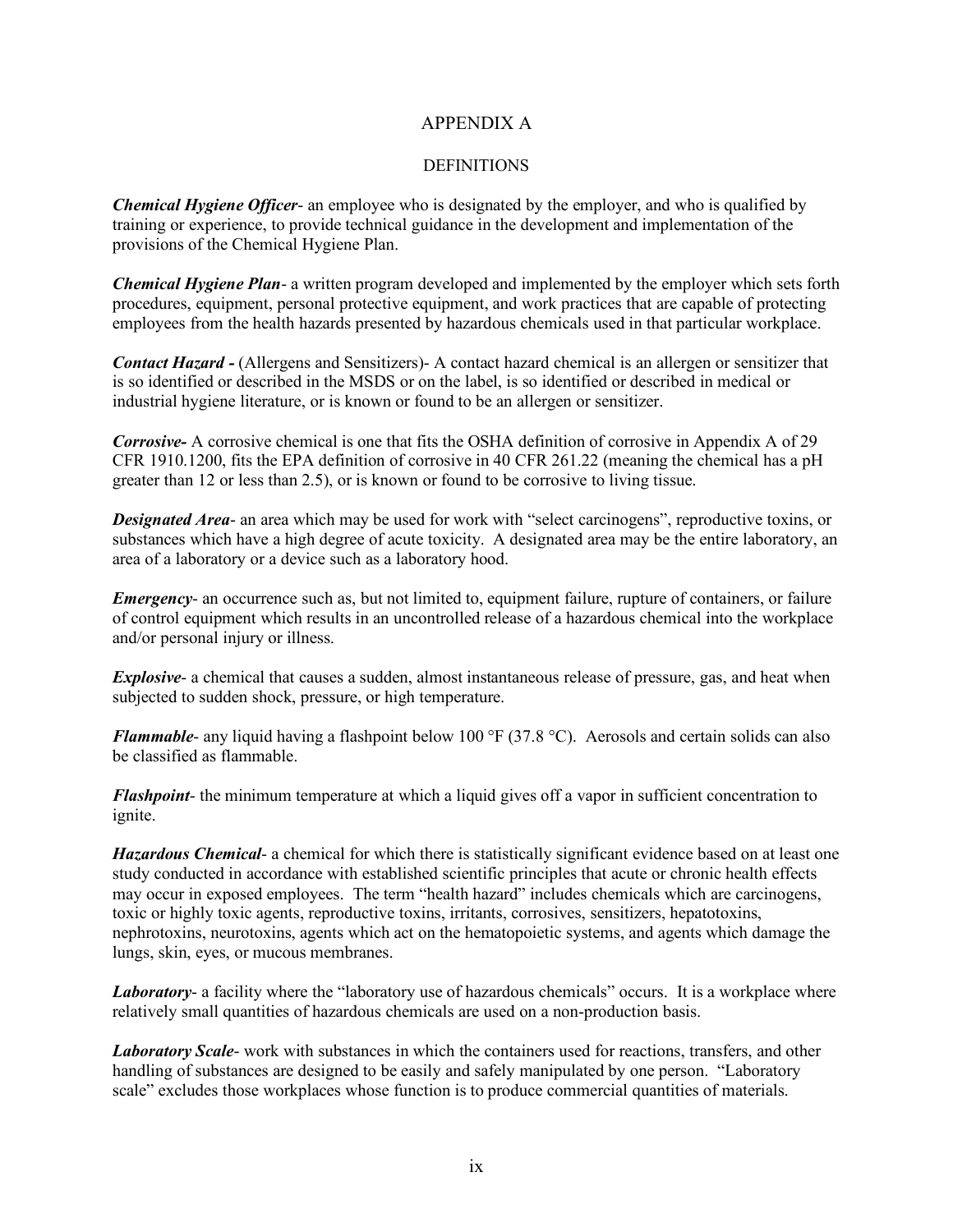*Laboratory Chemical Exhaust hood*- a device located in a laboratory, enclosed on five sides with a moveable sash or fixed partial enclosure on the remaining side; constructed and maintained to draw air from the laboratory and to prevent or minimize the escape of air contaminants into the laboratory; and allows chemical manipulations to be conducted in the enclosure with out insertion of any portion of the employee's body other than hands and arms.

*Medical Consultation*- a consultation which takes place between an employee and a licensed physician for the purpose of determining what medical examination or procedures, if any, are appropriate in cases where a significant exposure to a hazardous chemical may have taken place.

*Organic Peroxides-* an organic compound that contains the bivalent –O-O- structure and which may be considered to be a structural derivative of hydrogen peroxide where one or both of the hydrogen atoms has been replaced by an organic substituent.

*Oxidizer*- a chemical other than a blasting agent or explosive as defined in 1910.109(a), that initiates or promotes combustion in other materials, thereby causing fire either or itself or through the release of oxygen or other gases.

*Physical Hazard*- a chemical for which there is scientifically valid evidence that it is a combustible liquid, a compressed gas, explosive, flammable, an organic peroxide, an oxidizer, pyrophoric, unstable (reactive), or water-reactive.

*Reactives-* A reactive chemical is one that is described as such in the applicable MSDS or in the "Handbook of Reactive Chemical Hazards, is ranked by NFPA as 3 or 4, is identified by DOT as an oxidizer, organic peroxide, or class A, B, or C explosive, fits the EPA definition of reactive in 40 CFR 261.23, fits the OSHA definition of unstable in 29 CFR 1910.1450, or is known or found out to be reactive with other substances.

*Reproductive Toxins*- chemicals which affect the reproductive capabilities including chromosomal damage (mutations) and effects of fetuses (teratogenesis).

*Select Carcinogen*- any substance which meets one of the following criteria:

- (a) is regulated by OSHA as a carcinogen; or
- (b) it listed under the category, "known to be carcinogens," in the Annual Report on Carcinogens published by the National Toxicology Program (NTP) (latest edition); or
- (c) is listed under Group 1 ("carcinogenic to humans") by the International Agency for Research on Cancer Monographs (IARC) (latest editions); or
- (d) it listed in either Group 2A or 2B by IARC or under the category, "reasonably anticipated to be carcinogens" by NTP, and causes statistically significant tumor incidence in experimental animals in accordance with established criteria.

*Unstable "reactive"*- a chemical which in the pure state, or as produced or transported, will vigorously polymerize, decompose, condense, or will become self-reactive under conditions of shock, pressure, or temperature.

*Water-Reactive-* a chemical that reacts with water to release a gas that is either flammable or presents a health hazard.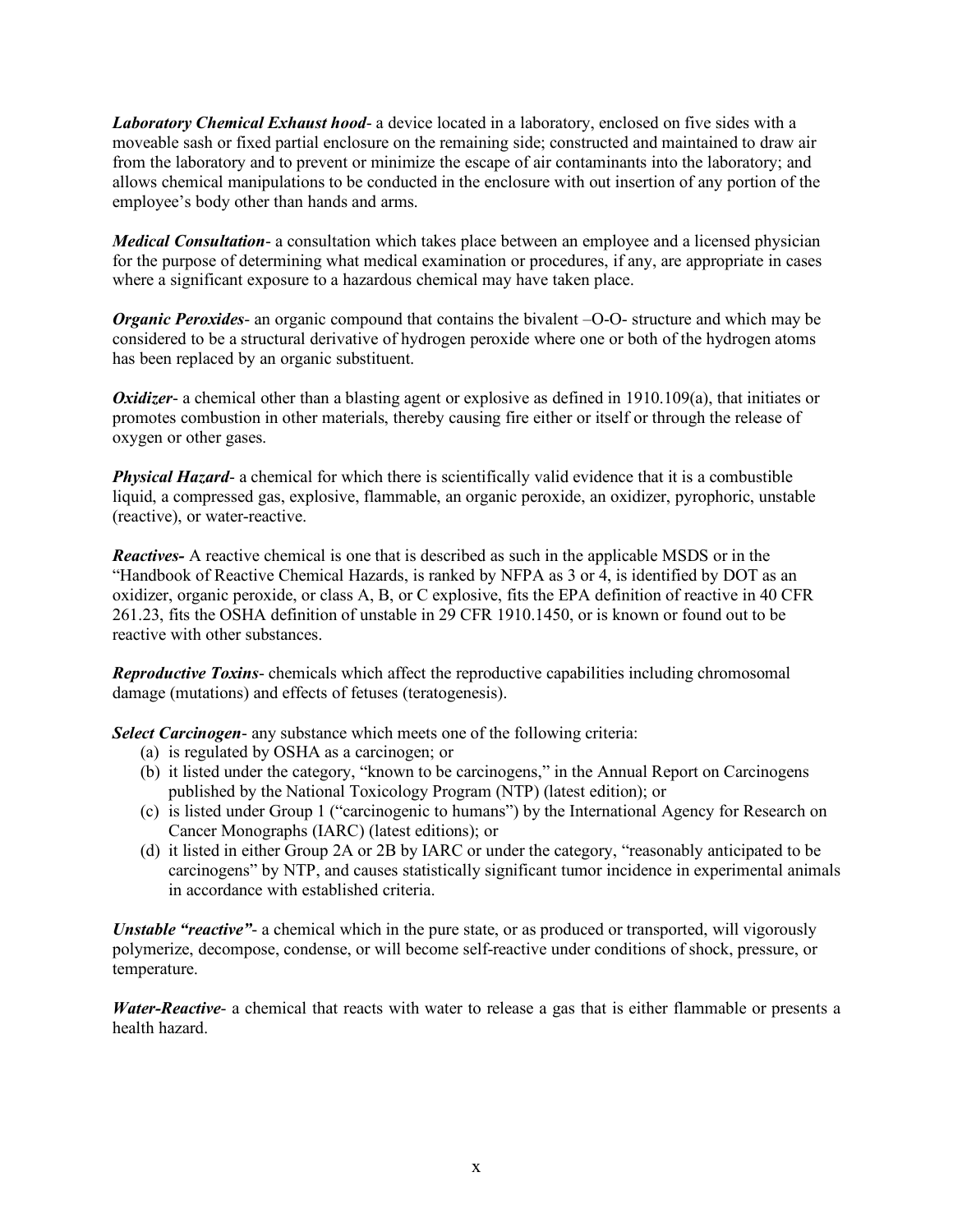# APPENDIX B

Hazardous Waste Labels

|                            | <b>HAZARDOUS WASTE</b><br>Date: Container # |  |
|----------------------------|---------------------------------------------|--|
|                            |                                             |  |
|                            |                                             |  |
|                            |                                             |  |
| <b>Container Contents:</b> |                                             |  |
|                            | (Do not abbreviate. No chemical formulas.)  |  |
|                            |                                             |  |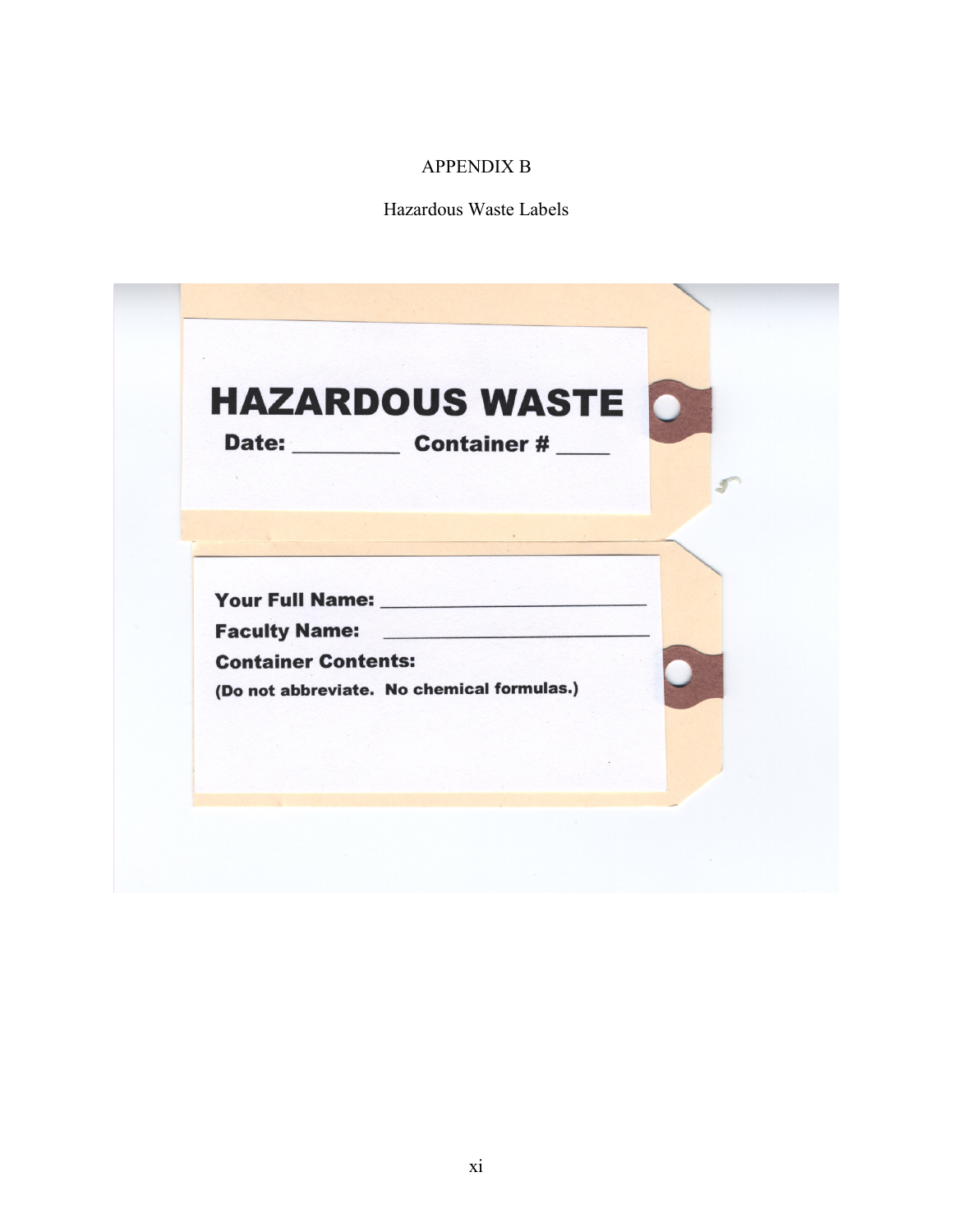# APPENDIX C LABORATORY INCIDENT REPORT FORM James Madison University Laboratory Incident Report

| Time:<br>Date:                                | Location:                        |                                                                                                                                   |  |
|-----------------------------------------------|----------------------------------|-----------------------------------------------------------------------------------------------------------------------------------|--|
|                                               |                                  |                                                                                                                                   |  |
| Date of report:                               |                                  |                                                                                                                                   |  |
| Incident Type – injury, fire, near miss, etc. |                                  |                                                                                                                                   |  |
| Name of person involved - print:              | <u> 1990 - Johann Barbara, p</u> | Sign:                                                                                                                             |  |
| Address room, apartment :                     |                                  |                                                                                                                                   |  |
| building, street<br>Telephone:                | Cell:                            | E-mail:                                                                                                                           |  |
| Name of person reporting - print:             |                                  | Sign:                                                                                                                             |  |
| Telephone:                                    | Cell:                            | E-mail:                                                                                                                           |  |
| Name of witnesses - print:                    |                                  | Sign:                                                                                                                             |  |
| Telephone:                                    | Cell:                            | <u> a shekara ta 1999 a shekara ta 1991 a shekara ta 1991 a shekara ta 1991 a shekara ta 1991 a shekara ta 1991 a </u><br>E-mail: |  |
| Name of witnesses - print:                    |                                  | Sign:<br>$\sim$ 100 $\mu$                                                                                                         |  |
| Telephone:                                    | Cell:                            | E-mail:                                                                                                                           |  |
|                                               |                                  |                                                                                                                                   |  |
|                                               | Incident                         |                                                                                                                                   |  |
| Description of Incident:                      |                                  |                                                                                                                                   |  |

Corrective Actions Taken:

Additional Corrective Actions Planned:

## Department Head signature:

**Forward copies to: office of Risk Management 131 West Grace Street, MSC 6703, Harrisonburg, Virginia, 22807 (540) 568-7812, FAX: (540) 568-2878, Mooremg@jmu.edu, http://www.jmu.edu/riskmtmt/**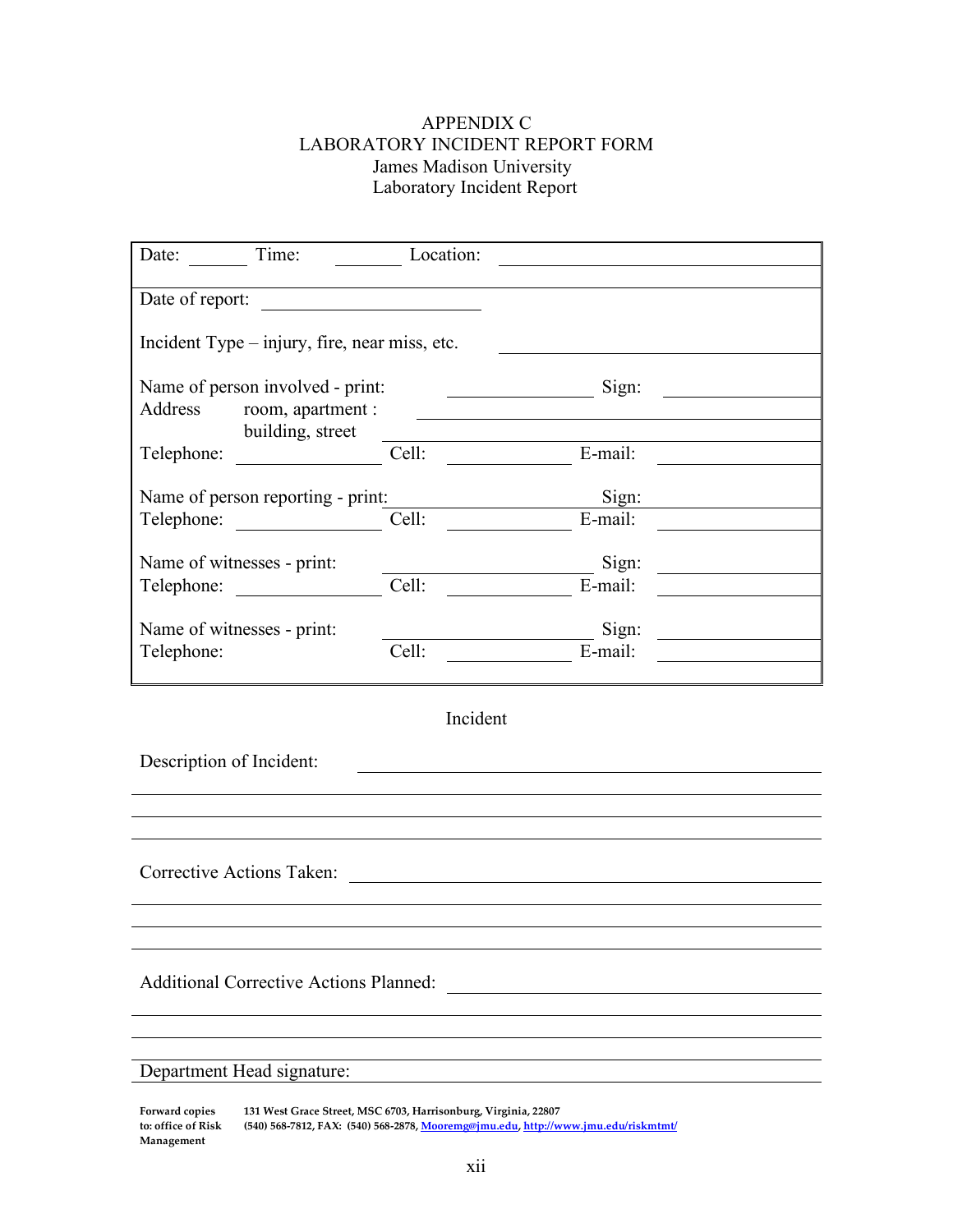# APPENDIX D

# **Maintenance of Safety Equipment**

## FUME HOOD SPECIFICATIONS

- Hoods should be used when there is open handling of hazardous chemicals.
- Hoods will provide 2.5 linear feet of space per person for every two workers working in the hood.
- Hoods will provide a standard face velocity of 80-120 fpm.
- Storage of chemicals and equipment will be kept to a minimum in the laboratory hoods.
- Hoods will not be used to evaporate solvents (except for small quantities of volatile compounds).
- All Departmental laboratory fume hoods will be maintained in good working order at all times. The performance levels of all hoods will be monitored annually by the Chemical Hygiene Officer.

# SAFETY SHOWER/EYEWASH STATIONS AND DRENCH HOSES

- We will follow ANZI Z358.1-2009 for any safety issues not specifically covered in this CHP.
- Safety showers/eyewash stations and drench hoses are inspected on a monthly basis by the CHO, or designee.
- The safety shower/eyewash stations and drench hoses must be clear and unobstructed. An area of 30" wide by 48" deep must be free of obstructions around the safety shower/eyewash stations.
- The safety shower is actuated to verify that there is sufficient flow. The eyewashes are inspected for tepid water temperatures and symmetry of flow.
- If all criteria is met, the laminated tag is initialed and dated by the CHO, or designee.

# FIRE EXTINGUISHERS

All fire extinguishers in the Physics/Chemistry building are inspected on a monthly basis by JMU's Facilities Management staff.

# **VOLUNTARY USE OF DISPOSABLE DUST MASKS**

Respirators are an effective method of protection against designated hazards when properly selected and worn. Respirator use is encouraged, even when exposures are below the exposure limit, to provide an additional level of comfort and protection for workers. However, if a respirator is used improperly or not kept clean, the respirator itself can become a hazard to the worker. Sometimes, workers may wear respirators to avoid exposures to hazards, even if the amount of hazardous substance does not exceed the limits set by OSHA standards. If your employer provides respirators for your voluntary use, or if you provide your own respirator, you need to take certain precautions to be sure that the respirator itself does not present a hazard. Pollen masks and dust masks are considered "respirators" by OSHA.

You should do the following if you use disposable pollen or dust masks (respirators):

• Read and heed all instructions provided by the manufacturer on use, maintenance, cleaning and care, and warnings regarding the respirators limitations.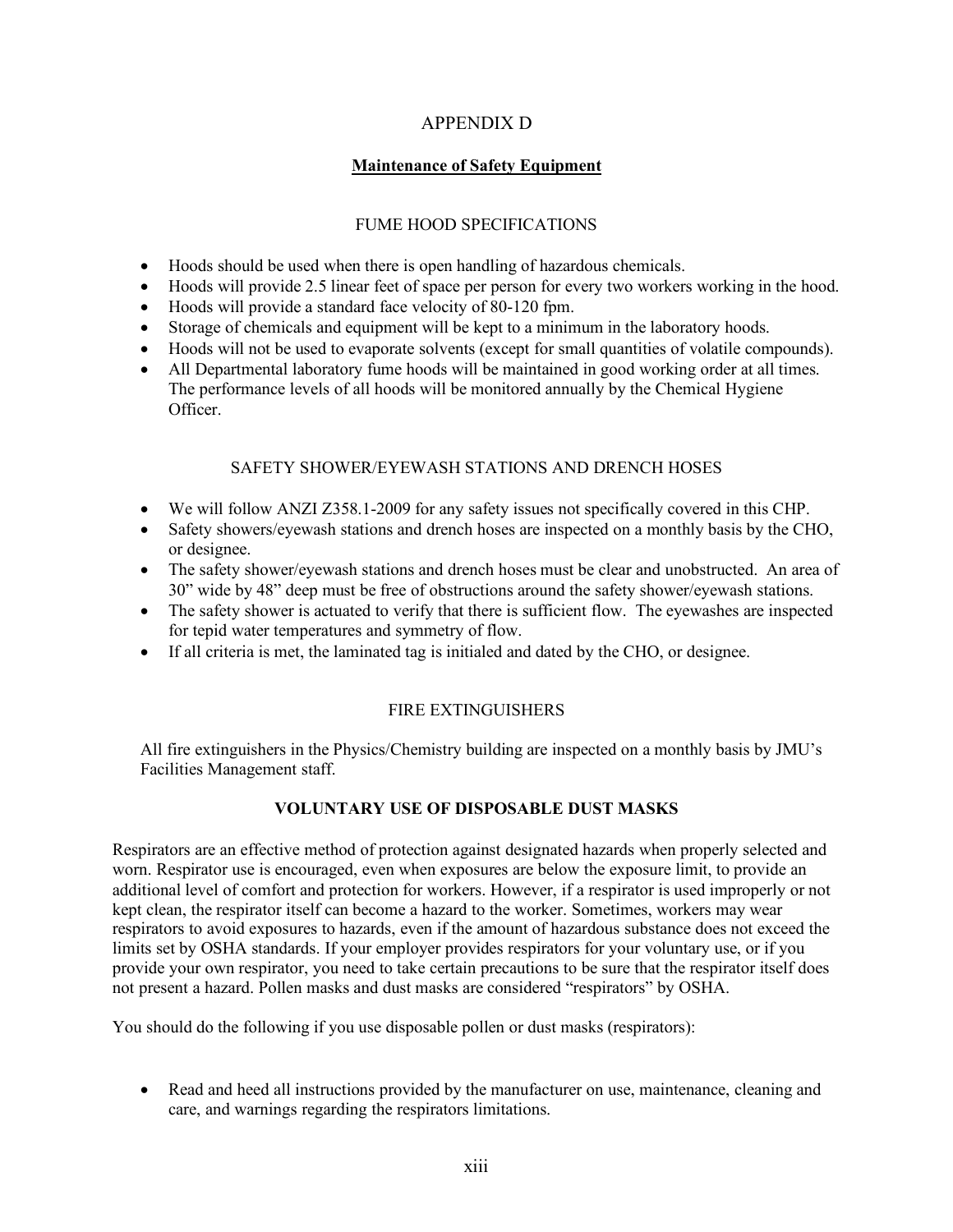- Choose respirators certified for use to protect against the contaminant of concern. NIOSH, the National Institute for Occupational Safety and Health of the U.S. Department of Health and Human Services, certifies respirators. A label or statement of certification should appear on the respirator or respirator packaging. It will tell you what the respirator is designed for and how much it will protect you.
- Do not wear your respirator into atmospheres containing contaminants for which your respirator is not designed to protect against. For example, a respirator designed to filter dust particles will not protect you against gases, vapors, or very small solid particles of fumes or smoke.
- Keep track of your respirator so that you do not mistakenly use someone else's respirator.

[29 CFR, Sec. 1910.134 Appendix D]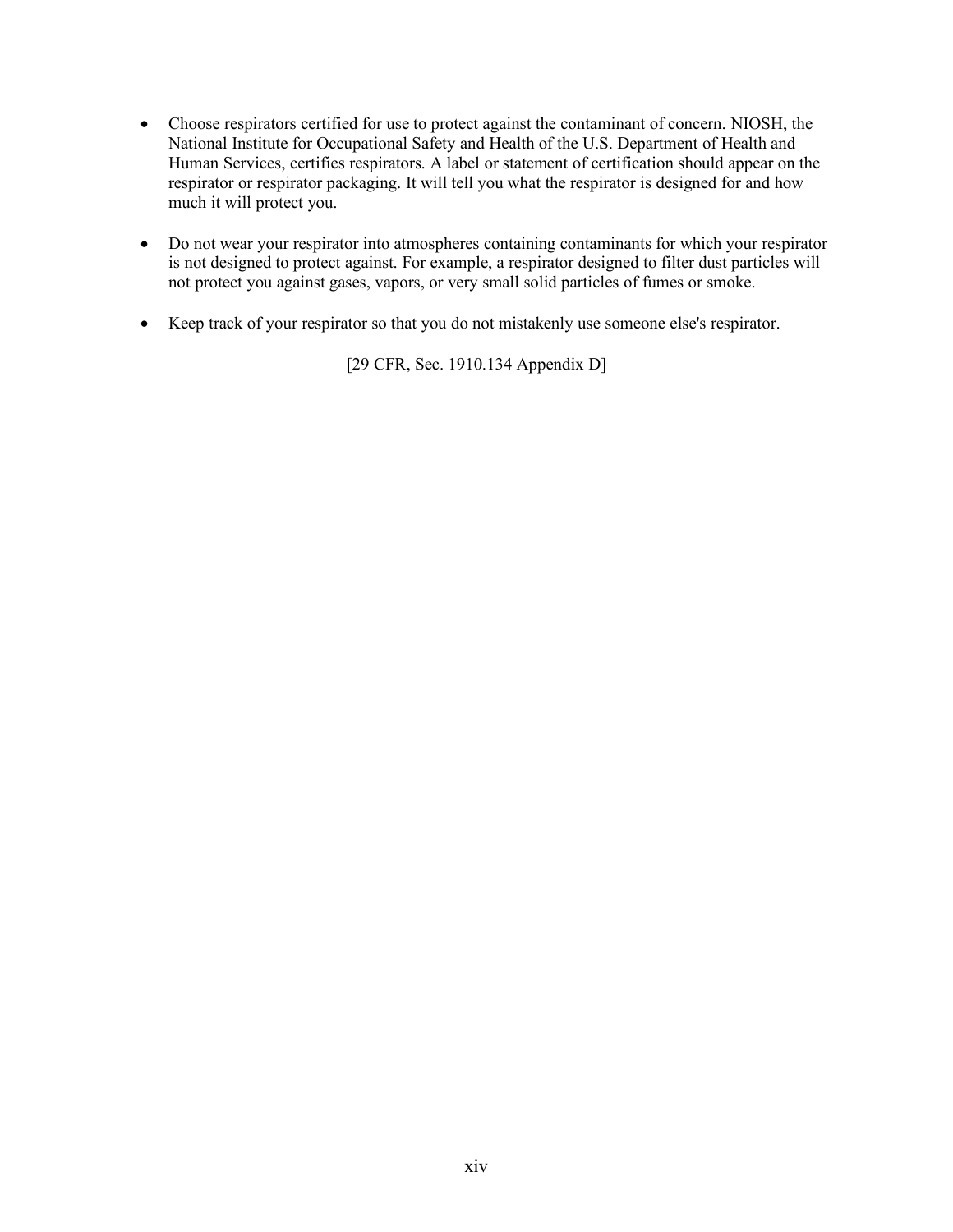## APPENDIX E

### GUIDELINES FOR USING HYDROFLUORIC ACID

*Introduction:* Hydrofluoric acid (HF) has a number of chemical, physical and toxicological properties, which make handling this material especially hazardous. Although chemists consider hydrofluoric acid (HF) to be a "weak" acid, its potential to produce serious health effects greatly exceeds that of "strong" acids commonly used in the laboratory. HF shares the corrosive properties common among mineral acids but is unique in its ability to cause deep tissue damage and hypocalcemia. Anhydrous HF is a clear, colorless, fuming, corrosive liquid. HF is also available in the gaseous state. All forms including the solution or the vapor can cause severe burns to tissue which are extremely painful and very slow to heal.

*Chemical Properties*: Hydrofluoric acid solutions are clear and colorless with a density similar to that of water. The most widely known property of HF is its ability to dissolve glass. It will also attack glazes, enamels, pottery, concrete, rubber, leather, many metals (especially cast iron) and organic compounds. Upon reaction with metals, explosive hydrogen gas may be formed. Use and store HF in polyethylene, polypropylene, Teflon, wax, lead or platinum containers.

*Toxicological Properties:* The unique toxicological properties of HF are due to the action of the fluoride ion. Fluoride ion causes soft tissue necrosis (similar to alkali damage) and bone damage by binding calcium. Fluoride ions are both acutely and chronically toxic. Acute effects of HF exposure include extreme respiratory irritation, immediate and severe eye damage and pulmonary edema. Skin contact with HF is probably the most common route of exposure for laboratory personnel (often under fingernails); however HF can cause damage through eye contact, inhalation, or ingestion. Exposures to concentrated (>50%) HF solutions will cause immediate, severe, penetrating burns. Exposure to less concentrated solutions may have equally serious effects, but the appearance of symptoms can be delayed for up to 8 hours for concentrations of 20-50% and up to 24 hours for concentrations less than 20% HF. Concentrated HF burns can be fatal even if only 2 % ( $\sim$  an 8-inch square) of the body is exposed. Working with anhydrous HF is extremely dangerous from the mist produced, which presents a severe inhalation hazard. If you are exposed to hydrofluoric acid seek medical attention immediately, even if you do not feel pain.

*Protective Equipment:* Always wear gloves, a lab coat, and chemical safety goggles when working with any HF solution. Additionally, a face shield and rubber apron should be worn when handling solutions greater than 2% (1 molar), or if high splash potential exists. Not all gloves provide adequate protection against HF; high quality gloves made from butyl or neoprene rubber are recommended. Two pairs of gloves are recommended when working with concentrations exceeding 20% or when heavy exposure to gloves is expected.

The purpose for personal protective equipment (PPE) is to shield the individual in the event of a release of vapor, a spill or other incident. PPE is not a substitute for safe work practices. Although accidents involving HF may not be totally eliminated, pre-planning will minimize the effects of such incidents. All laboratories that store or use HF should develop standard operating procedures that outline how to safely use HF, as well as how to respond to personnel contamination and HF spills.

*HF Exposures:* Although HF exposures can result in injury, quick response will minimize the damage. All exposures should be treated immediately even though burns may not be felt for hours.

HF first aid and spill response kits must be located in every lab in which HF is used.

Skin Contact – Immediately wash all affected areas with water. Be sure to remove any clothing or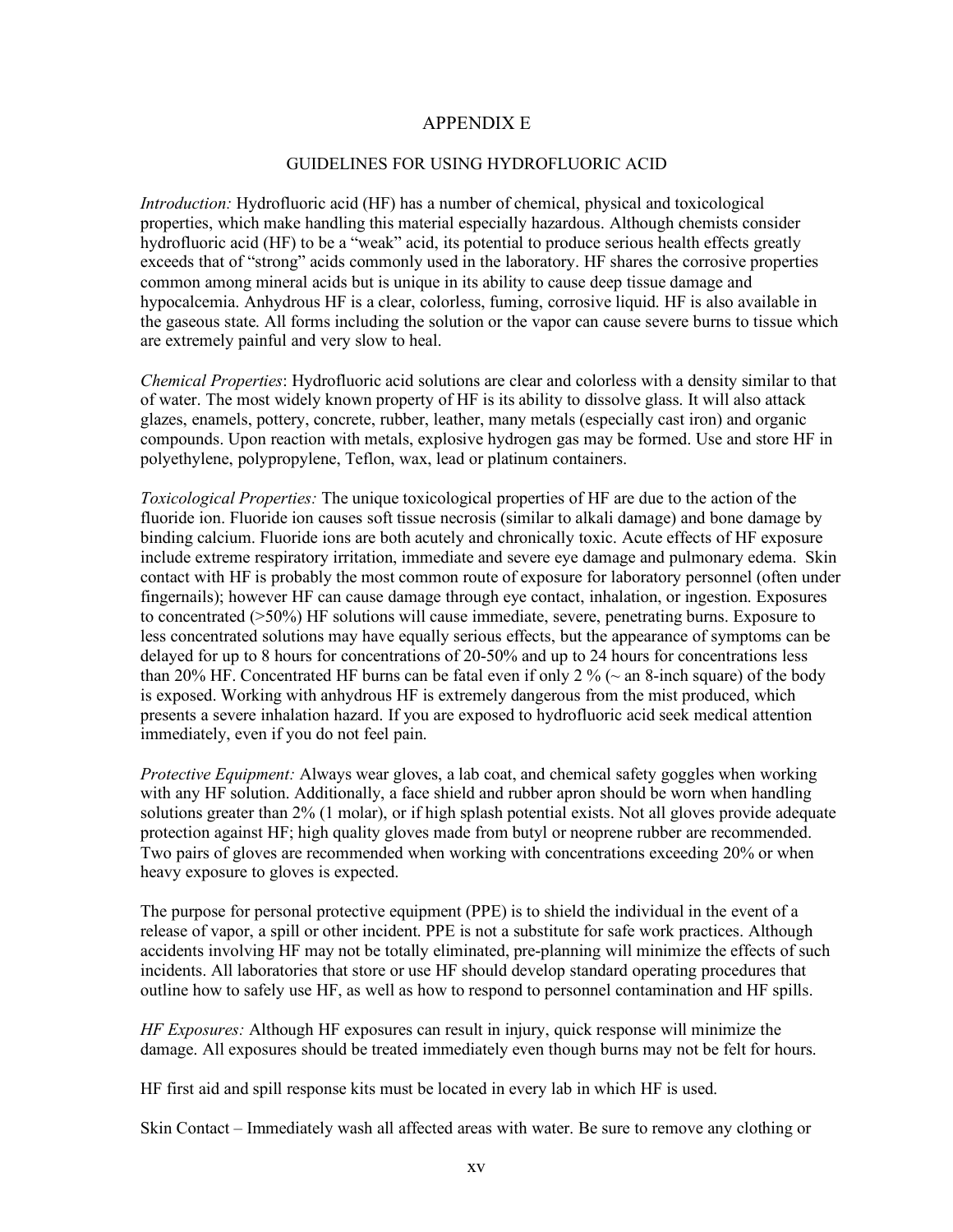jewelry that could trap HF (remove goggles last). Flush skin for fifteen minutes or until medical attention is available. Flushing can be reduced to five minutes if calcium gluconate gel (2.5%) is immediately available. Apply calcium gluconate gel to the affected area (use rubber gloves) every fifteen minutes and massage continuously.

Eye Contact – Immediately flush eyes for at least fifteen minutes with water while holding eyelids open. Get medical attention. Flushing can be limited to five minutes if medical personnel are immediately available to administer sterile calcium gluconate (1%) solution (via continuous drip into eyes).

Inhalation – Move to fresh air as soon as possible. Get medical attention. Medical personnel can administer pure oxygen and calcium gluconate (via nebulizer) to patient. Laboratory personnel should only attempt to clean up small HF spills that do not involve personnel contamination and that are contained and under control.

Affected personnel must receive medical attention for all eye and inhalation exposures, and all but the most minor skin burns. Maintain a copy of these procedures and MSDS to take to the emergency room or doctor's office.

*Using Hydrofluoric Acid Safely:* You should never use Hydrofluoric Acid when working alone or after hours.

All lab personnel, not just those who will be using Hydrofluoric Acid, should be informed of the dangers of this chemical and the emergency procedures necessary in case of an accident. A sign should be posted to alert people that work with Hydrofluoric Acid is in progress.

All persons who will be using Hydrofluoric Acid must be made aware of its properties and trained in proper procedures for use and disposal.

Laboratories which keep or use Hydrofluoric Acid gas or concentrated solutions (>1% Hydrofluoric Acid) must have an operational safety shower and eyewash in their laboratory. Before beginning any procedure involving Hydrofluoric Acid, make sure the access to the emergency shower and eyewash is unobstructed.

A small supply of calcium carbonate or calcium hydroxide for spills should also be kept near the hood where the work will be conducted. If a small quantity (100 ml or less) of dilute Hydrofluoric Acid solution is spilled, use a commercial Hydrofluoric Acid spill kit located in 2224. If a larger amount is spilled, or the acid is concentrated, contain the spill as best you can, evacuate the area, and call 86911. Avoid exposure to the vapors.

Hydrofluoric acid should only be dispensed by individuals trained in the hazards and techniques associated with the chemical. If a student uses HF, ensure that a knowledgeable faculty member has reviewed the MSDS with them, instructed them on proper technique, and had them read and sign this appendix verifying the communication, and provided a photocopy to the CHO.

| Name (printed): |  |
|-----------------|--|
| Signature:      |  |
| Date:           |  |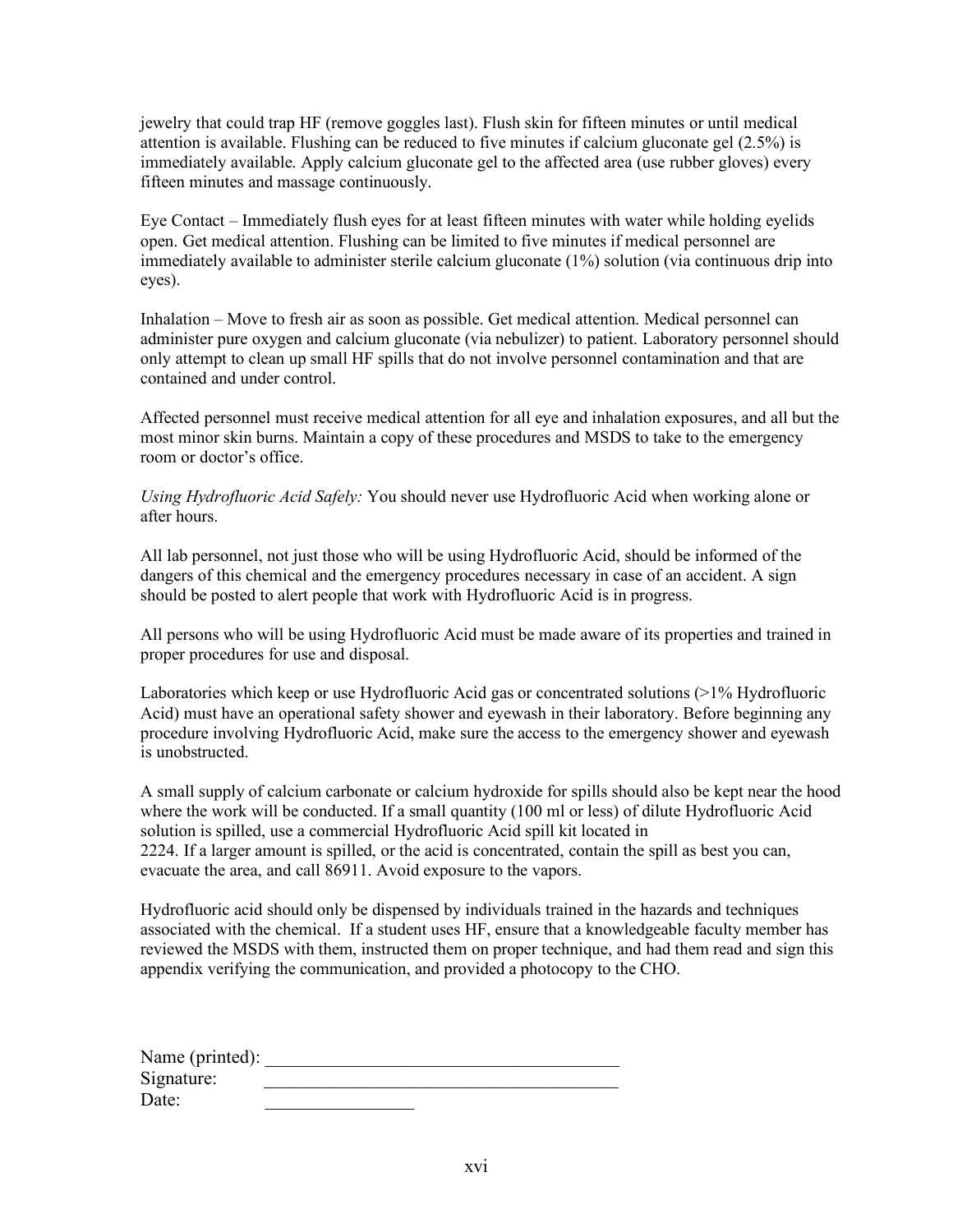## APPENDIX F

### GUIDELINES FOR USING ORGANO- LITHIUM

Organo-Lithium compounds such as Tert-Butyl lithium (t-BuLi) are an extremely air and moisture sensitive organometallic reagents. It must only be handled in a chemical fume hood.

Organo-Lithium should only be dispensed by individuals trained in the hazards and techniques associated with the task. If a student dispenses Organo-Lithium, ensure that a knowledgeable faculty member has reviewed the SDS with them, instructed them on proper technique, and had them read and sign this appendix verifying the communication.

Before dispensing Organo-Lithium, ensure that unnecessary clutter has been removed from the fume hood, the pathway to the nearest safety shower and eyewash are clear, and that a fire extinguisher is available.

Organo-Lithium must never be dispensed, used, or quenched by anyone alone.

If Organo-Lithium is to be removed from a septa-sealed bottle (like an Aldrich *Sure-Seal* bottle), verify the integrity of the syringe and needle and that they are completely dry and that an inert gas such as nitrogen or argon is available to spoil the vacuum created in the bottle by the syringing process.

If any Organo-Lithium is spilled in the hood, immediately close the sash. If a bottle of Organo-Lithium is dropped or spilled outside of the hood, do not try to clean it up yourself. Evacuate the area, and report the incident by calling 86911.

# Organo-Lithium Training Sheet

The following sign-in sheet must be used to document safety training for organo-lithium reagents. At a minimum the training must include the specific names of the reagents trained on, chemical and physical hazards, proper handling and dispensing techniques, required PPE, potential emergencies and how to respond appropriately. A separate sheet detailing the specifics of training as well as the current Safety Data Sheet(s) communicated during the training must be attached.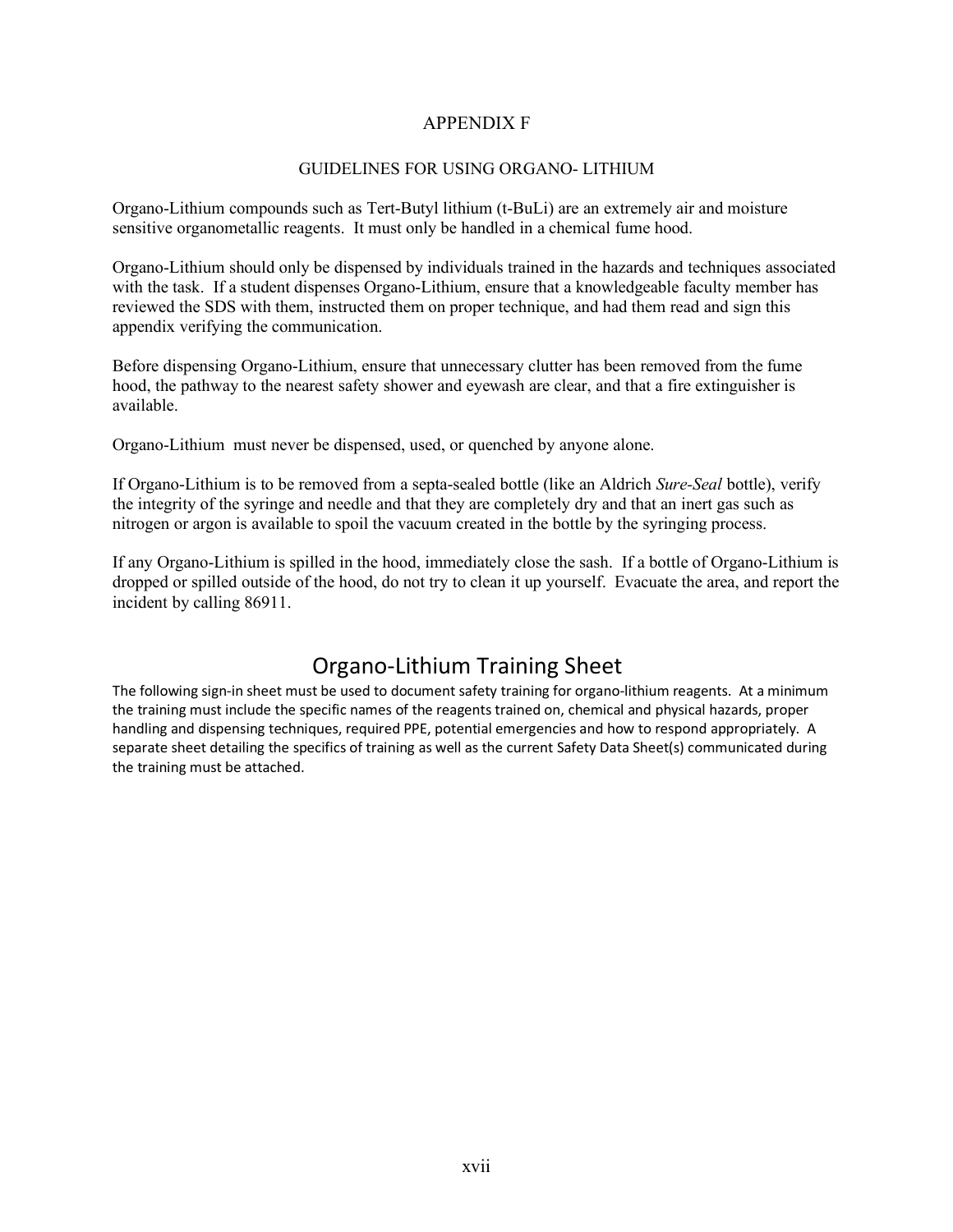| Instructor Name (printed) | Instructor Signature/Date |  |  |
|---------------------------|---------------------------|--|--|
|                           |                           |  |  |
|                           |                           |  |  |
| Trainee Name (printed)    | Trainee Signature/Date    |  |  |
|                           |                           |  |  |
|                           |                           |  |  |
|                           |                           |  |  |
|                           |                           |  |  |
|                           |                           |  |  |
|                           |                           |  |  |
|                           |                           |  |  |
|                           |                           |  |  |
|                           |                           |  |  |
|                           |                           |  |  |
|                           |                           |  |  |
|                           |                           |  |  |
|                           |                           |  |  |
|                           |                           |  |  |
|                           |                           |  |  |
|                           |                           |  |  |
|                           |                           |  |  |
|                           |                           |  |  |
|                           |                           |  |  |
|                           |                           |  |  |
|                           |                           |  |  |
|                           |                           |  |  |
|                           |                           |  |  |
|                           |                           |  |  |
|                           |                           |  |  |
|                           |                           |  |  |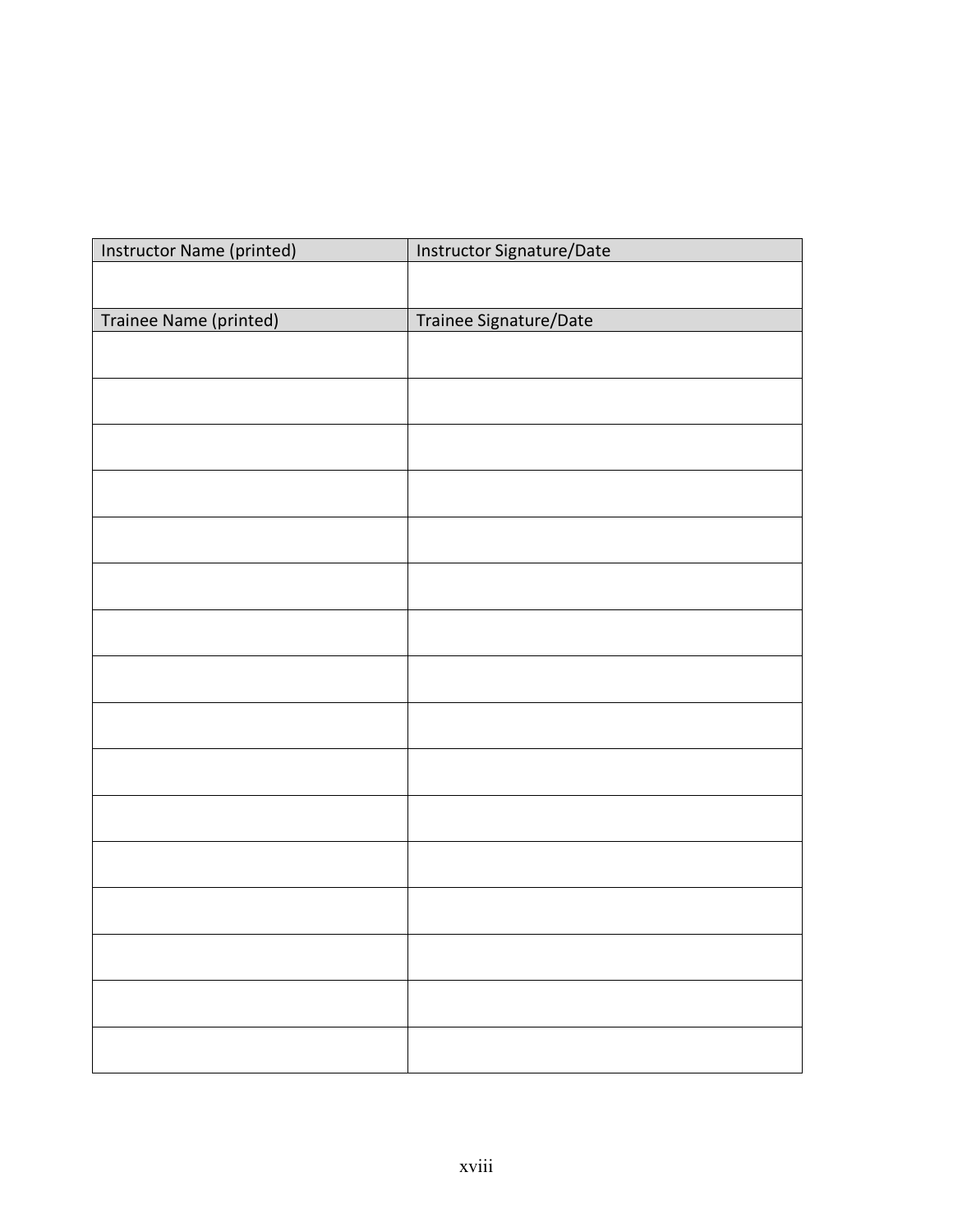# **APPENDIX G**

# **LASER SAFETY**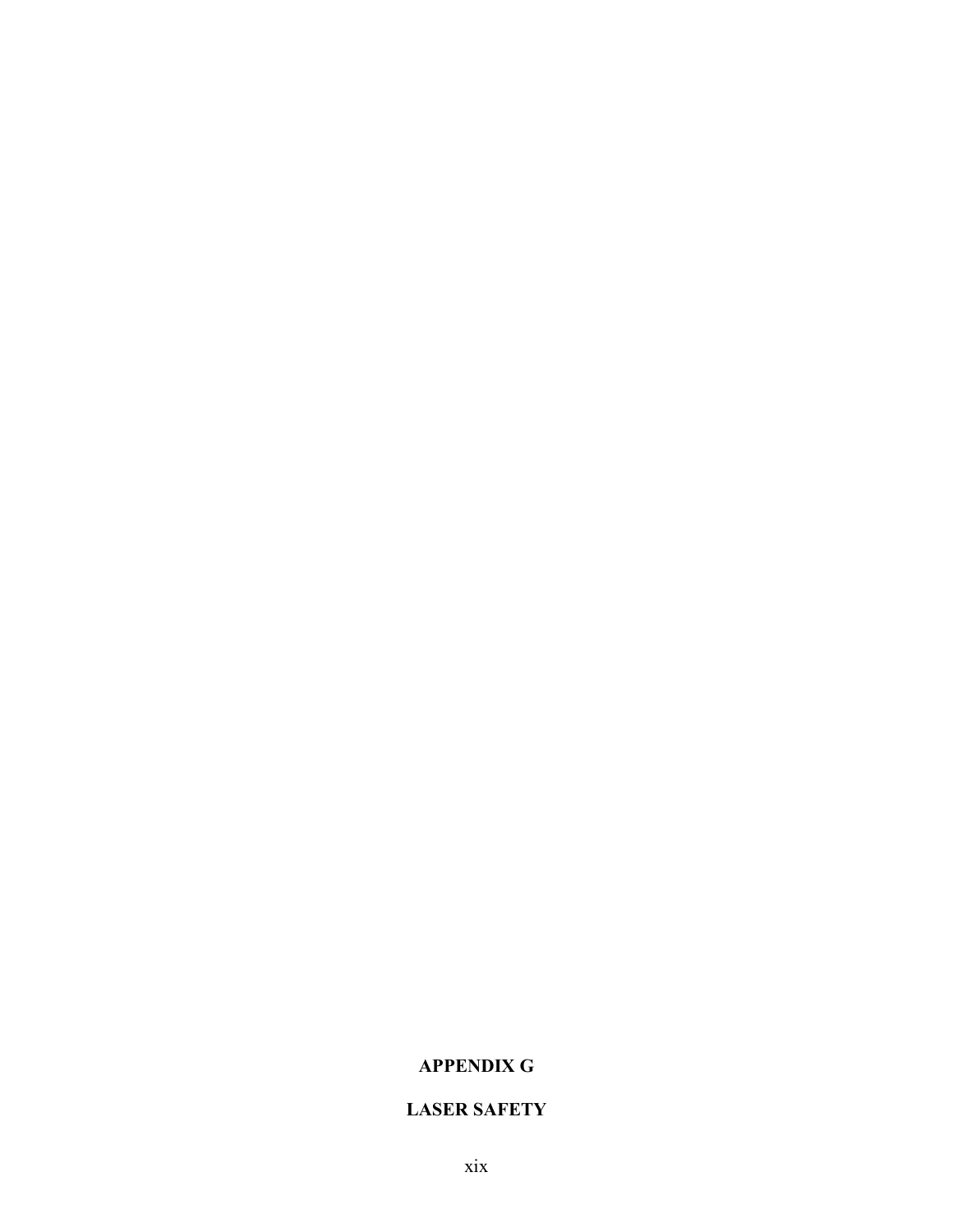# **LASER HAZARD CLASSES**

- 1. Virtually all of the U.S. domestic as well as all international standards divide lasers into four major hazard categories called the laser hazard classifications. The classes are based upon a scheme of graded risk. They are based upon the ability of a beam to cause biological damage to the eye or skin. In the FLPPS, the classes are established relative to the Accessible Emission Limits (AEL) provided in tables in the standard. In the ANSI Z 136.1 standard, the AEL is defined as the product of the Maximum Permissible Exposure (MPE) level and the area of the limiting aperture. For visible and near infrared lasers, the limiting aperture is based upon the "worst-case" pupil opening and is a 7 mm circular opening.
	- 2. Lasers and laser systems are assigned one of four broad Classes (I to IV) depending on the potential for causing biological damage. The biological basis of the hazard classes are summarized in Table G-
		- 1. **Class I**: cannot emit laser radiation at known hazard levels (typically continuous wave: cw  $0.4 \mu$ W at visible wavelengths). Users of Class I laser products are generally exempt from radiation hazard controls during operation and maintenance (but not necessarily during service).

Since lasers are not classified on beam access during service, most Class I industrial lasers will consist of a higher class (high power) laser enclosed in a properly interlocked and labeled protective enclosure. In some cases, the enclosure may be a room (walk-in protective housing) which requires a means to prevent operation when operators are inside the room.

- 2. **Class I.A.**: a special designation that is based upon a 1000-second exposure and applies only to lasers that are "not intended for viewing" such as a supermarket laser scanner. The upper power limit of Class I.A. is 4.0 mW. The emission from a Class I.A. laser is defined such that the emission does not exceed the Class I limit for an emission duration of 1000 seconds.
- 3. **Class II**: low-power visible lasers that emit above Class I levels but at a radiant power not above 1 mW. The concept is that the human aversion reaction to bright light will protect a person. Only limited controls are specified.
- 4. **Class IIIA**: intermediate power lasers (cw: 1-5 mW). Only hazardous for intrabeam viewing. Some limited controls are usually recommended.

**NOTE:** There are different logotype labeling requirements for Class IIIA lasers with a beam irradiance that does not exceed  $2.5 \text{ mW/cm}^2$  (Caution logotype) and those where the beam irradiance does exceed  $2.5 \text{ mW/cm}^2$  (Danger logotype).

- 5. **Class IIIB**: moderate power lasers (cw: 5-500 mW, pulsed: 10 J/cm<sup>2</sup> or the diffuse reflection limit, whichever is lower). In general Class IIIB lasers will not be a fire hazard, nor are they generally capable of producing a hazardous diffuse reflection. Specific controls are recommended.
- 6. **Class IV**: High power lasers (cw: 500 mW, pulsed: 10 J/cm<sup>2</sup> or the diffuse reflection limit) are hazardous to view under any condition (directly or diffusely scattered) and are a potential fire hazard and a skin hazard. Significant controls are required of Class IV laser facilities.

## **HOW TO DETERMINE THE CLASS OF LASERS DURING INSPECTION**.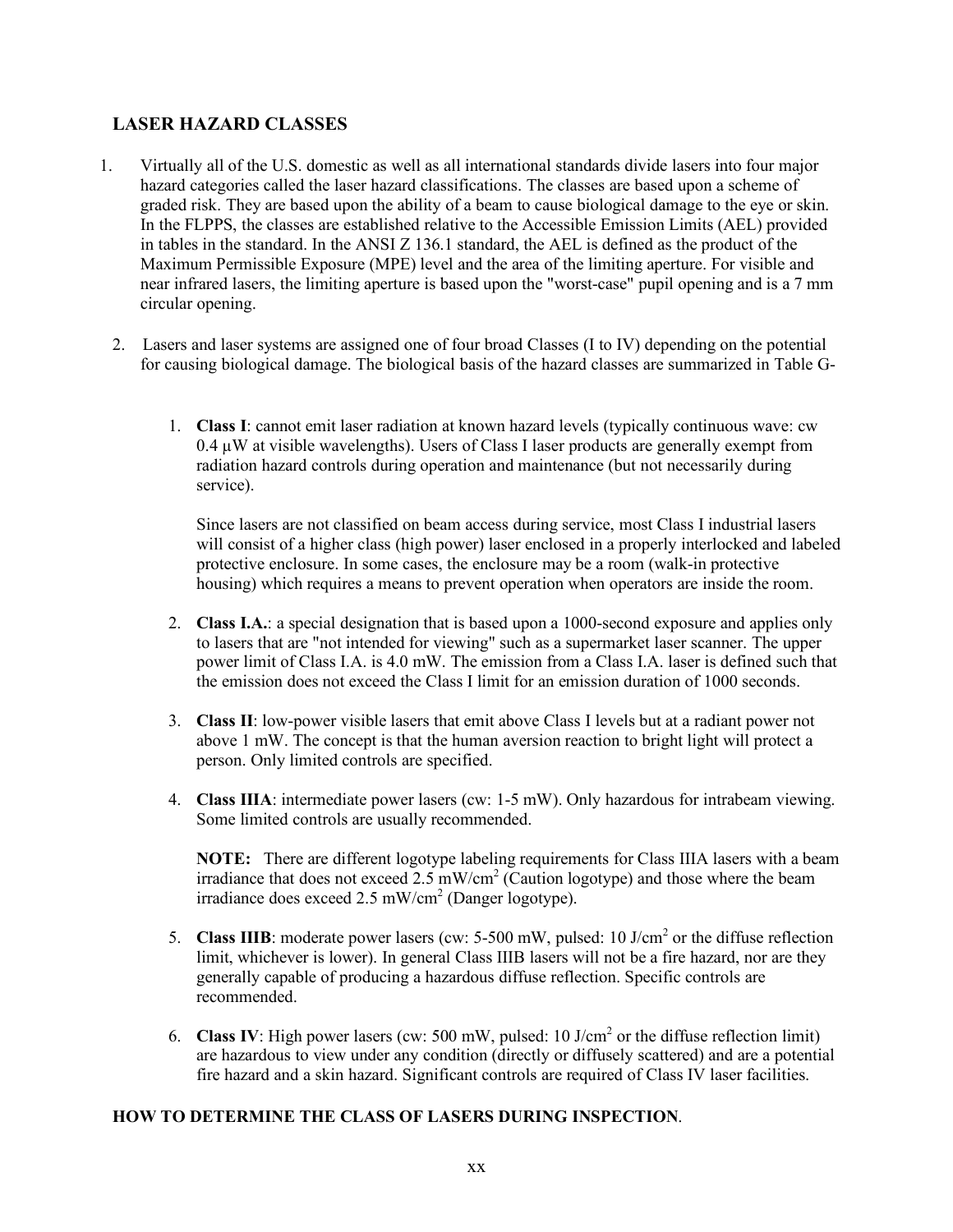- 1. The classification of a laser or laser product is, in some instances, a rather detailed process. It can involve determination of the AEL, measurement of the laser emission, measurement/determination of the emission pulse characteristics (if applicable), evaluation of various performance requirements (protective housing, interlocks, etc.) as specified by the FLPPS and/or ANSI standards.
- 2. It should be stressed that classification is a required specification provided by the laser manufacturer and the label that specifies the class is found in only one location on the laser product. The class of the laser will be specified only on the lower left-hand corner (position three) of the warning logotype label.
- 3. The logotype is the rectangular label that has the laser "sunburst" symbol and the warning statement of CAUTION (Class II and some Class IIIA) or DANGER (some Class IIIA, all Class IIIB and Class IV). This label will also have the type of laser designated (HeNe, Argon,  $CO<sub>2</sub>$ , etc.) and the power or energy output specified (1 mW CW/MAX, 100 mJ pulsed, etc.).
- 4. Class I lasers have no required labeling indicating the Class I status. Although the FLPPS requires no classification labeling of Class I lasers it does require detailed compliance with numerous other performance requirements (i.e., protective housing, identification and compliance labeling, interlocking, etc.)

**TABLE G-1. LASER CLASSIFICATIONS—SUMMARY OF HAZARDS**

| <b>Applies to</b><br>--- wavelength ranges ---<br>Hazards ------------ |                      |                   |            |                                                                                                                                                                                                                                              |                          |                                                                      |                                |
|------------------------------------------------------------------------|----------------------|-------------------|------------|----------------------------------------------------------------------------------------------------------------------------------------------------------------------------------------------------------------------------------------------|--------------------------|----------------------------------------------------------------------|--------------------------------|
| <b>Class</b>                                                           | UV.                  | <b>VIS</b>        | <b>NIR</b> | IR                                                                                                                                                                                                                                           | Direct ocular            | Diffuse ocular                                                       | <b>Fire</b>                    |
| I                                                                      | X                    | X                 | X          | X                                                                                                                                                                                                                                            | N <sub>0</sub>           | No                                                                   | $\Delta\tau$<br>N <sub>0</sub> |
| <b>IA</b>                                                              |                      | $X^*$             |            | --                                                                                                                                                                                                                                           | Only after<br>$1000$ sec | No                                                                   | N <sub>0</sub>                 |
| $\mathbf{I}$                                                           | $-$                  | $\mathbf{X}$      |            |                                                                                                                                                                                                                                              | Only after<br>$0.25$ sec | No                                                                   | No                             |
| <b>IIIA</b>                                                            | X                    | $X^{**}$          | X          | X                                                                                                                                                                                                                                            | Yes                      | No                                                                   | N <sub>0</sub>                 |
| <b>IIIB</b>                                                            | X                    | X                 | X          | X                                                                                                                                                                                                                                            | Yes                      | Only when laser<br>output is near<br>Class IIIB limit<br>of 0.5 Watt | N <sub>0</sub>                 |
| IV                                                                     | $\mathbf{X}$         | X                 | X          | X                                                                                                                                                                                                                                            | Yes                      | Yes                                                                  | Yes                            |
| Key:                                                                   | X<br>$\ast$<br>$* *$ | $=$<br>$=$<br>$=$ |            | Indicates class applies in wavelength range.<br>Class IA applicable to lasers "not intended for viewing" ONLY.<br>CDRH Standard assigns Class IIIA to visible wavelengths ONLY. ANSI Z 136.1 assigns<br>Class IIIA to all wavelength ranges. |                          |                                                                      |                                |

# **Physics-Chemistry Building Laser Safety Policy**

All individuals working with Class IIIB, Class IV lasers, or another potential laser hazard identified by a project leader, are required to complete Laser Safety Training and pass the Laser Safety Quiz with a grade of 60% or higher. The PCB Laser Safety Officer is Dr. Sasha Kokhan who conducts the Laser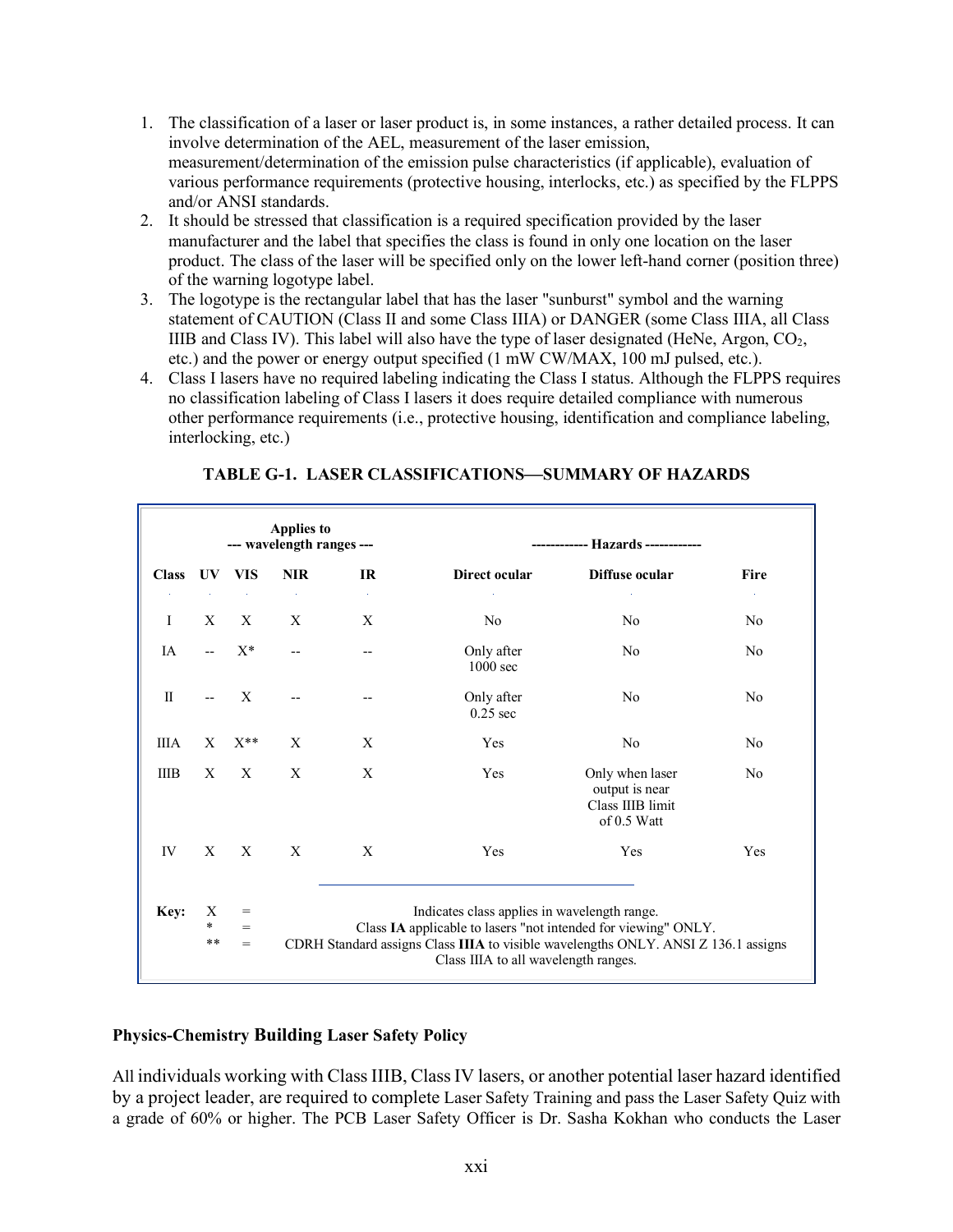Safety Training and administers the Laser Safety Quiz. Laser Safety Quiz results are retained in Dr. Kokhan's office for 3 years after completion of Laser Safety Training.

Lasers are powerful tools in modern scientific research but they also are potential laboratory hazards. It is important to be aware of the classes of lasers, associated risks, mitigation strategies, and biological impact of possible injuries. The JMU Department of Chemistry and Biochemistry has substantial holdings of laser equipment. The laser safety policy for working with this equipment relies on three main points:

- *Communication*
- *Control of Experiments*
- *Common Sense*

Before a student can become an authorized user on a laser system they must see the Laser Safety Representative and listen to a 20-minute presentation on lasers and optical radiation hazards in the laboratory. This presentation will *communicate* several topics to a potential authorized user: (1) the types and classification of lasers at JMU, (2) how these laser types can cause personal injury, (3) use of personal protective equipment for laser applications. Afterwards, a potential authorized user must score 100% on a laser safety quiz given by the Laser Safety Representative.

Second, project leaders must take steps to ensure that all laser hazards are appropriately contained within a *Laser Control Area* (LCA). A LCA is a barrier between the hazard and the user and can take many forms. Examples include a window-less room with a closed door, a physical barrier, a laser curtain, or even an optical fiber. If an authorized user is inside a LCA (or if a LCA has not yet been established) then they must wear laser safety goggles at all times. If an authorized user is outside of a LCA then they must follow specific safety instructions from their project leader.

Finally, laser safety education within the JMU Department of Chemistry and Biochemistry relies on educating users on how to utilize a *common sense* approach to laser safety. After a student has passed the laser safety quiz they will spend approximately 20 minutes in the laboratory with the Laser Safety Representative. During this time, long-established common sense tips for safely using lasers in the laboratory will be discussed. Examples include (1) not wearing rings and (2) never crossing your line of sight through a plane containing a laser beam (anywhere in the lab).

The combination of communication, control of experiments, and common sense is important for all members of our department to follow and will minimize the risk of injury from optical radiation hazards at JMU.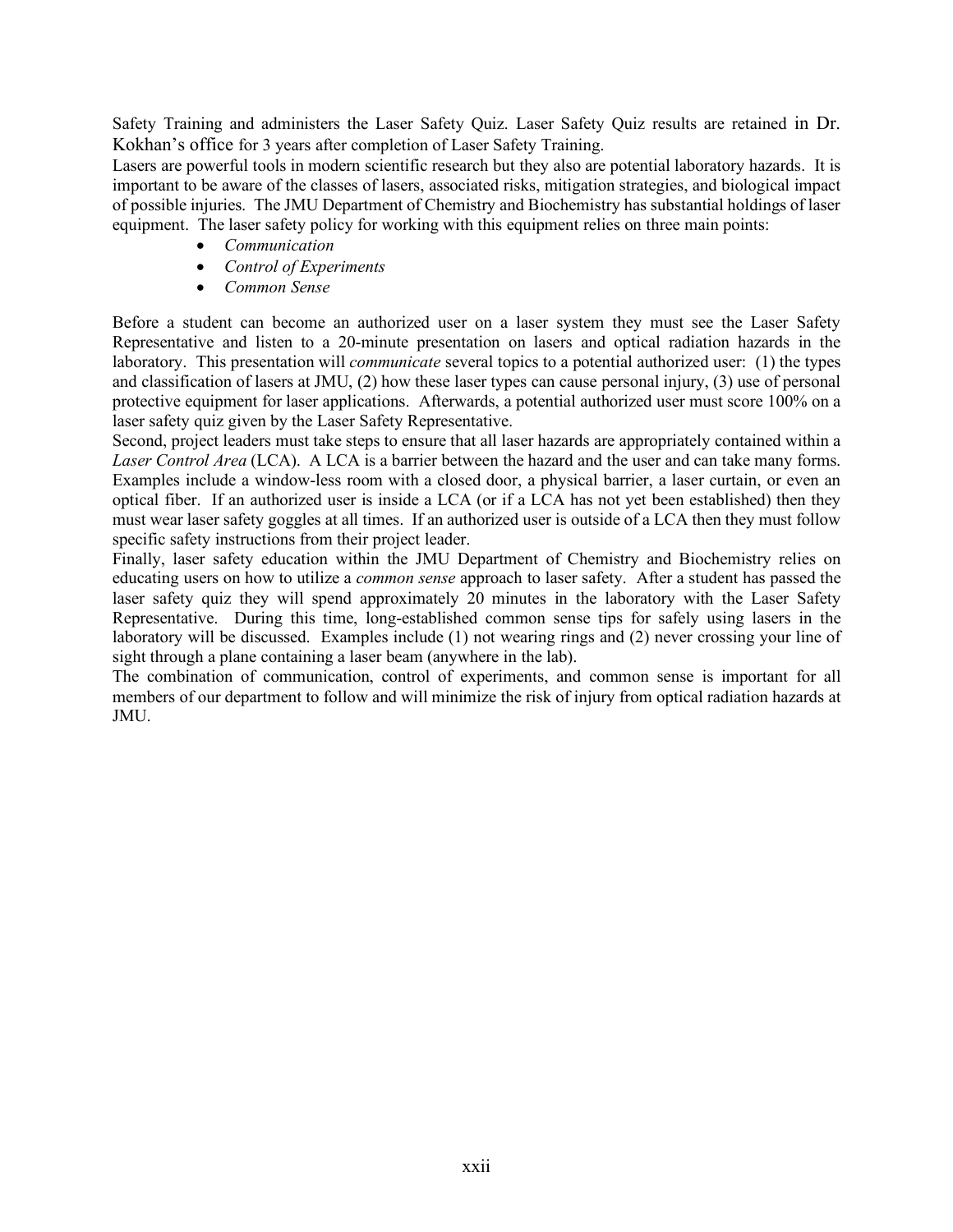# APPENDIX H

## ASPECTS OF CHEMICAL SAFETY TRAINING

Employee training shall include:

- Familiarization with the contents of the OSHA Laboratory Standard (29 CFR 1910-1450).
- Location, availability, and content of the CHP and the Physics/Chemistry Building Fire Safety and Emergency Evacuation Plan building.
- Signs and symptoms associated with exposures to hazardous chemicals.
- Location and availability of known reference materials on the hazards, safe handling, storage, and disposal of hazardous chemicals. Reference materials may include, but are not limited to, material safety data sheets received from chemical suppliers.
- Methods and observations that may be used to detect the presence or release of a hazardous chemical (such as employee exposure monitoring, continuous monitoring devices, visual appearance or odor of hazardous chemicals when being released, etc.)
- Physical and health hazards of chemicals in their work area.
- Measures employees can take to protect themselves from such hazards, including specific procedures that have been implemented to protect laboratory employees from exposure to hazardous chemicals. These include utilizing engineering controls such as chemical exhaust hoods, appropriate work practices, and personal protective equipment to be used.
- Standard operating procedures specific to individual labs.